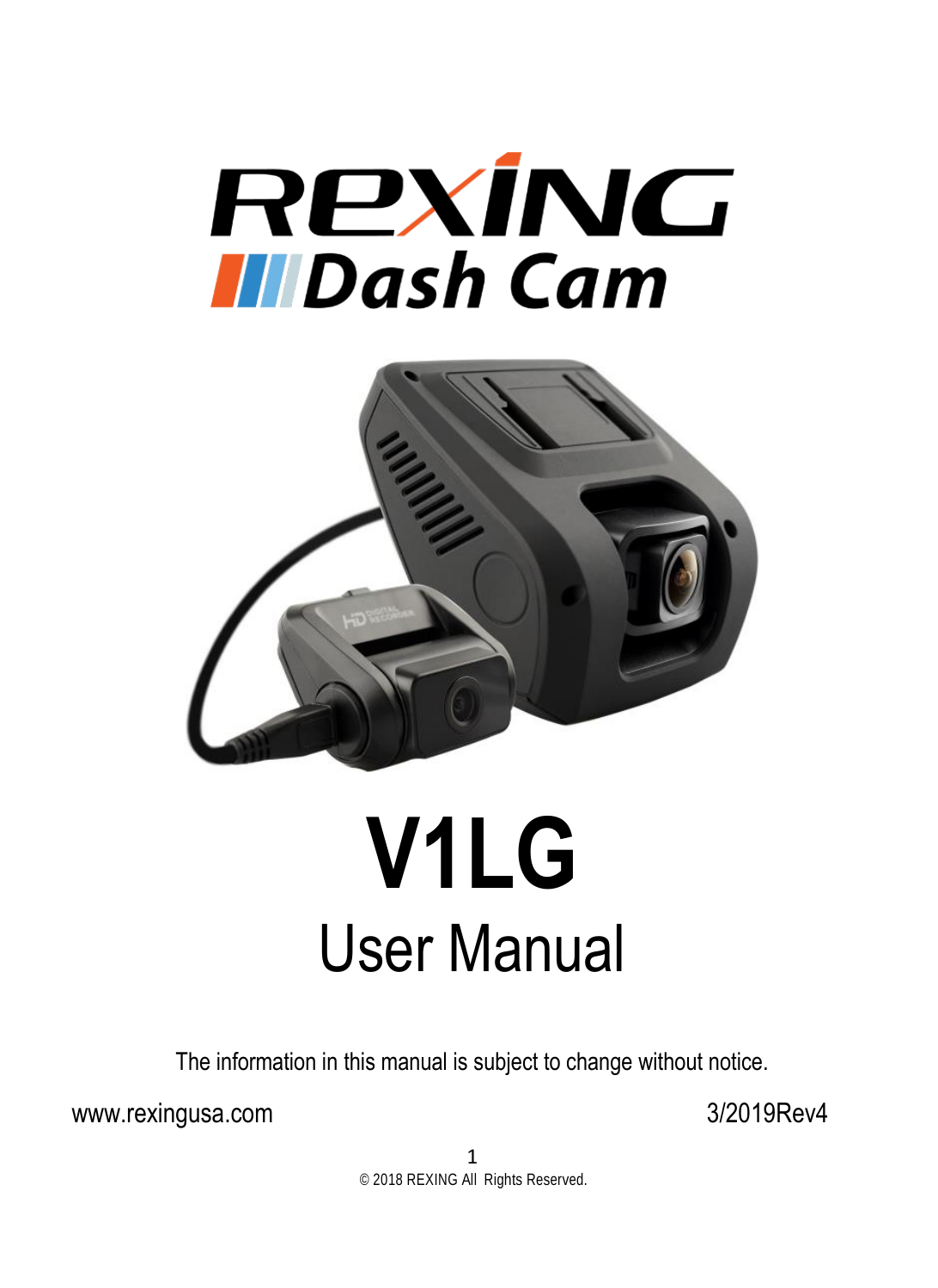# **Safety information**

To prevent injury to yourself or others, or damage to your device, read all safety information before using.



**Failure to comply with safety warnings and regulations can result in serious injury or death.**

**Rexing Dash Cam is not intended to be touched, modified, or calibrated while operating a vehicle. Rexing is not responsible for any damages resulting from the user's misuse of the camera.**

**Do not use damaged power cords or plugs, or loose electrical sockets.** Faulty connections can cause electric shock or fire.

**Do not touch the car charger with wet hands or disconnect the charger by pulling the cord.** Doing so may result in electrocution.

**Do not use a bent or damaged car charger.** Doing so may cause electric shock or fire.

**Do not use your device while it is charging or touch your device with wet hands.** Doing so may cause electric shock.

**Do not short-circuit the charger or the device.** Doing so may cause electric shock or fire, or cause the battery to malfunction or explode.

**Use only manufacturer-approved batteries, chargers, accessories, and supplies.**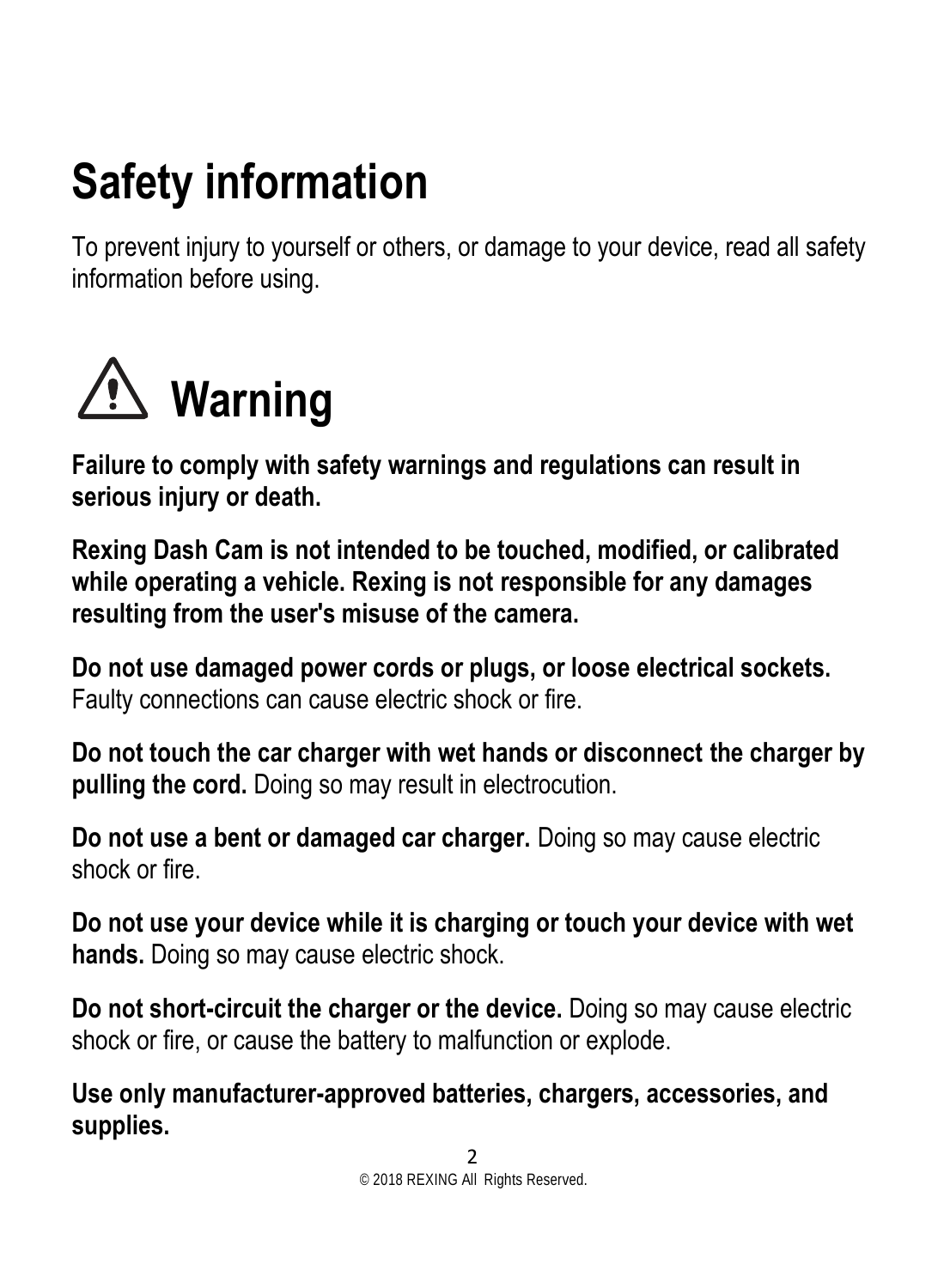- Using generic chargers may shorten the life of your device or cause the device to malfunction. They may also cause fire or cause the battery to explode.
- Use only the manufacturer-approved charger specifically designed for your device. Using an incompatible charger can cause serious personal injury or damage to your device.
- *Rexing* cannot be responsible for the user's safety when using accessories or supplies that are not approved by *Rexing*.

**Do not drop the charger or device, or subject them to impact.** Handle and dispose of the charger and device with care.

- Never crush or puncture the device.
- Never dispose of the device in a fire.
- Never place the device in or on heating devices, such as microwave ovens, stoves, or radiators. The device may explode if overheated. Follow all local regulations when disposing of a used device.
- Avoid exposing the device to high external pressure, which can lead to an internal short circuit and overheating.

#### **Protect the device and charger from damage.**

- Avoid exposing your device to excessive cold or heat. Extreme temperatures can damage the device and reduce the charging capacity and life of your device.
- Do not allow children or animals to bite or chew the device. Doing so can result in fire or explosion, and small parts can be a choking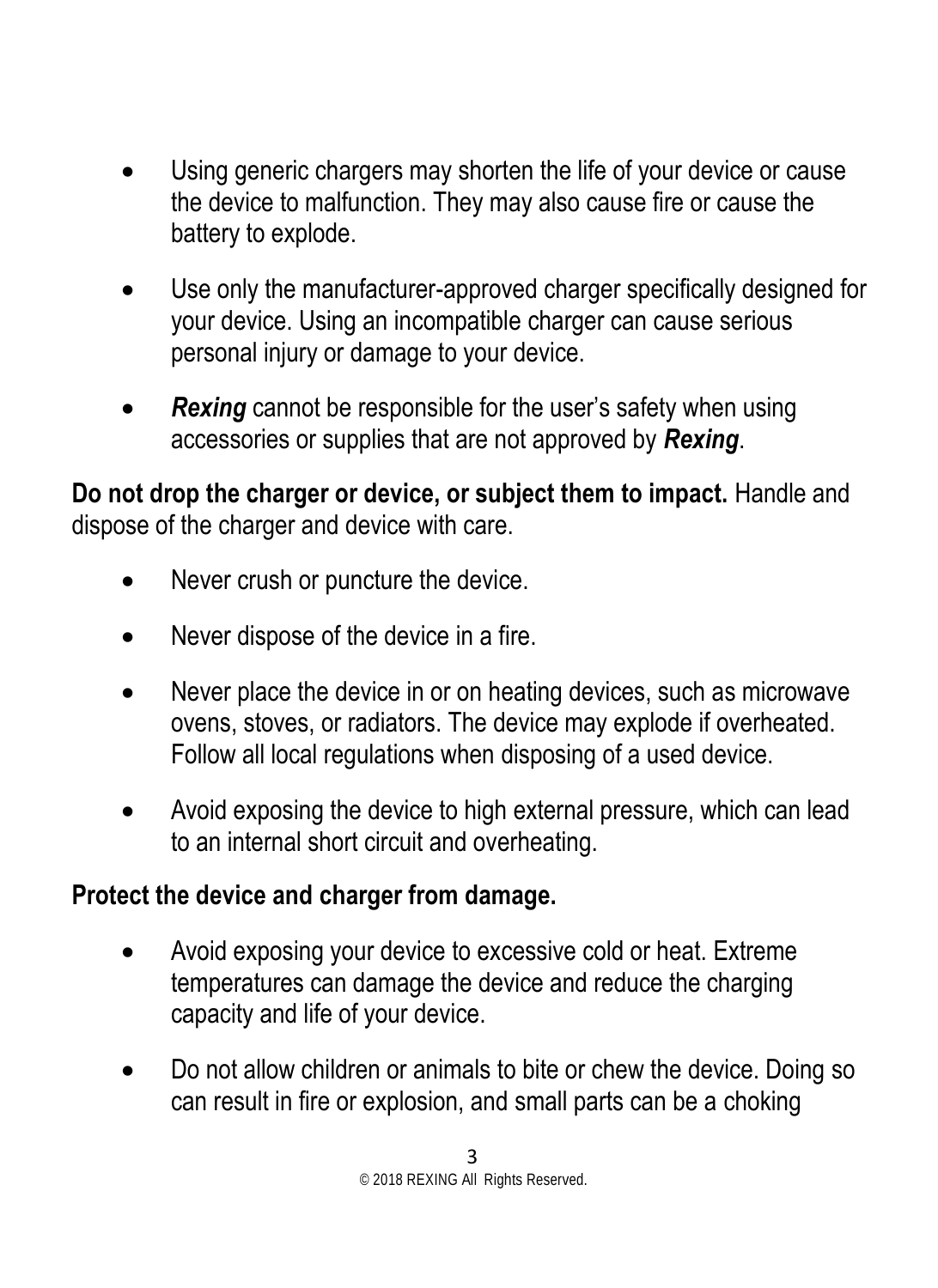hazard. If children use the device, make sure they use the device properly.

• Never use a damaged charger.

**Do not handle a damaged or leaking lithium ion (Li-Ion) battery.** For safe disposal of your Li-Ion battery, contact your nearest authorized service center.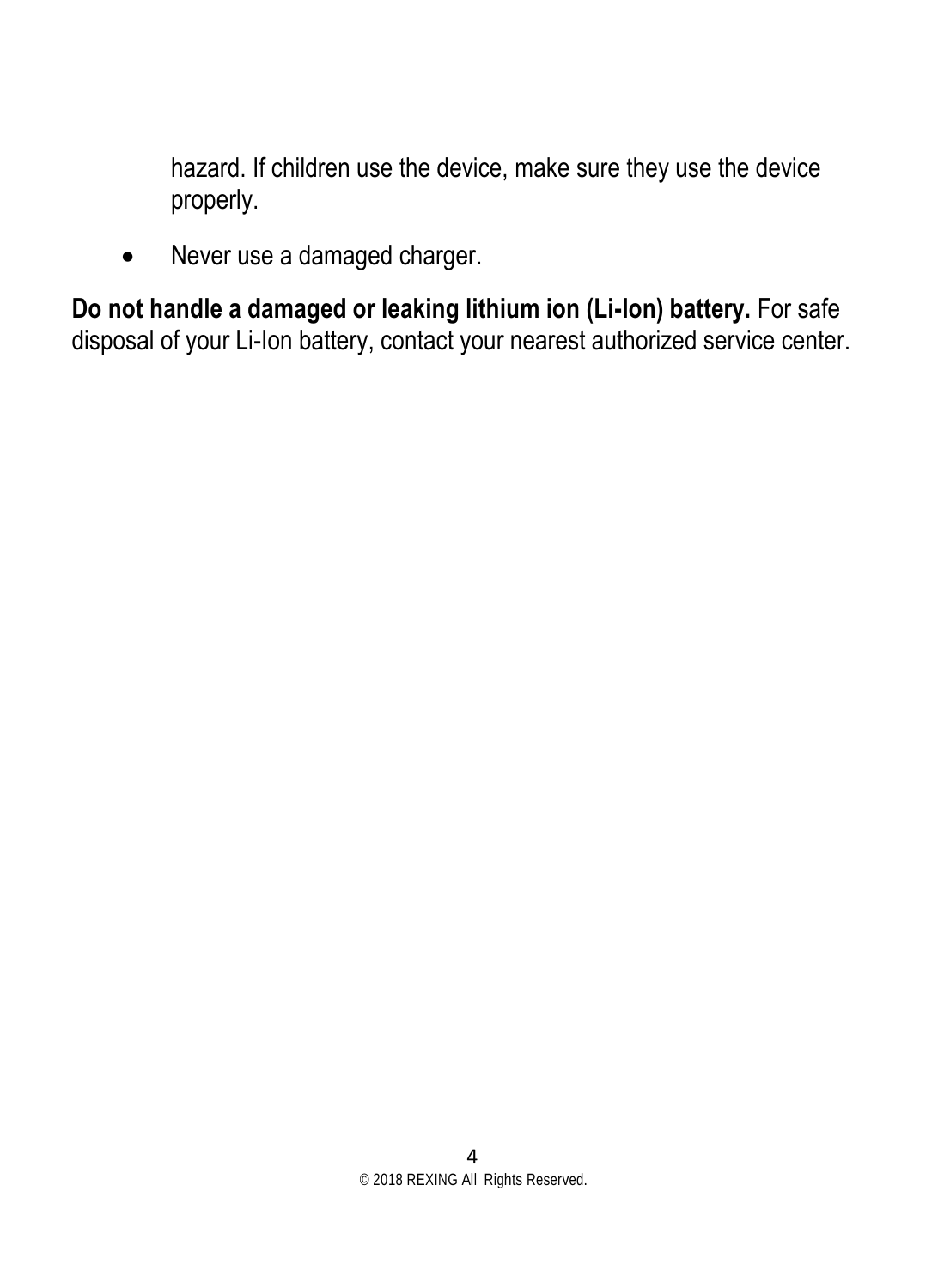

**Failure to comply with safety precautions and regulations can result in property damage, serious injury or death.**

**Do not use your device near other electronic devices.** Most electronic devices use radio frequency signals. Your device may interfere with other nearby electronic devices.

**Do not use your device near other devices that emit radio signals, such as sound systems or radio towers.** Radio signals from these may cause your device to malfunction.

**Do not expose the device to heavy smoke or fumes.** Doing so may damage the outside of the device or cause it to malfunction.

**If you notice strange smells or sounds coming from your device, or if you see smoke or liquid leaking from the device, stop using the device immediately and take it to a** *Rexing* **Service Center.** Failure to do so may result in fire or explosion.

**For your own safety, do not operate the controls of this product while driving.** The window mount is needed when using the recorder in a car. Make sure that you place the recorder in a location where it will not obstruct the driver's view.

**Always keep the camera lens clean, and ensure that the lens is not blocked by any object or placed near any reflective material.** If the car's windshield is tinted with a dark coating, recording quality may be affected.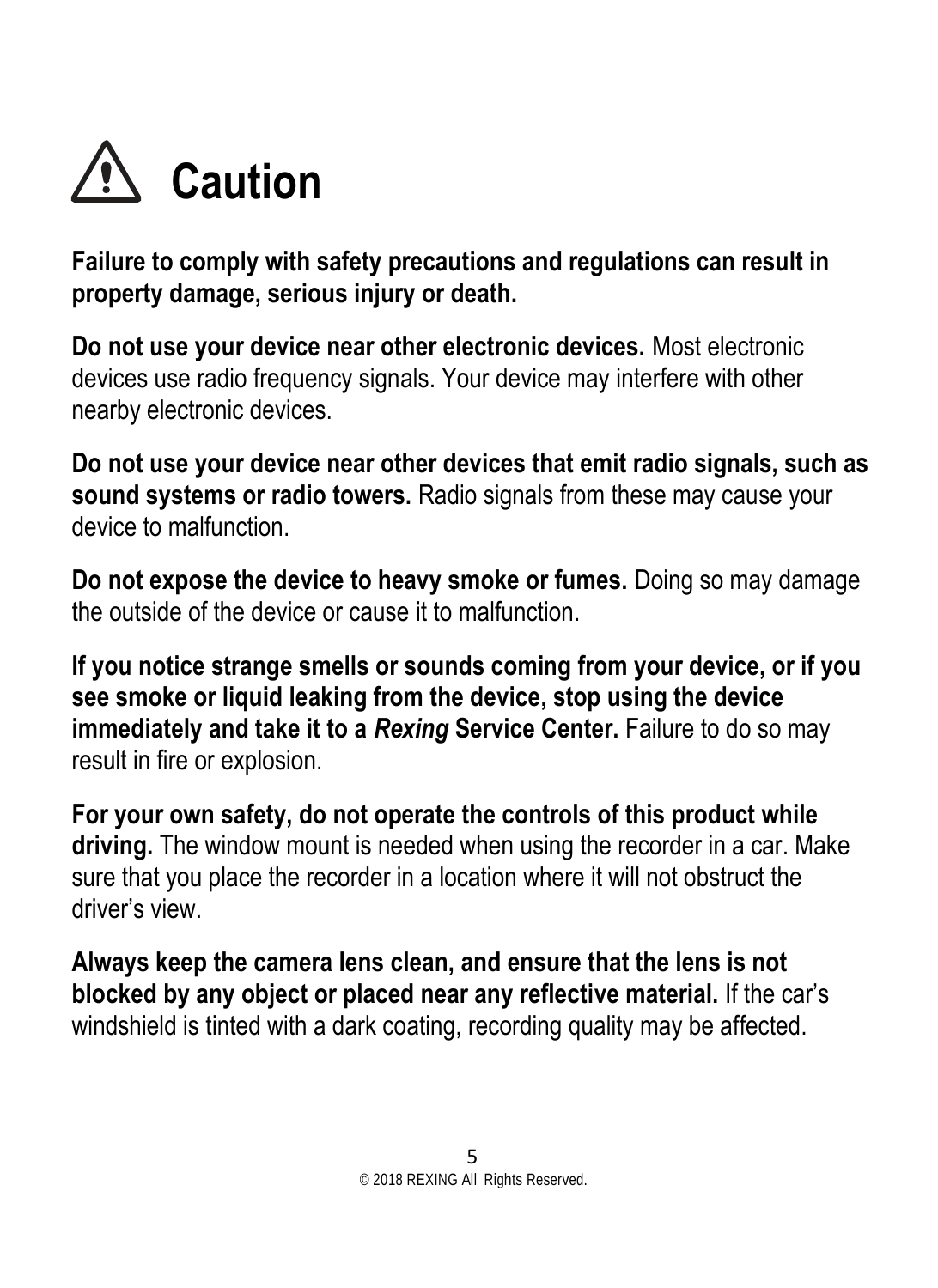**Do not store your device in excessively hot, cold, damp or dry locations.**

Doing so may cause the screen to malfunction, result in damage to the device, or cause the battery to explode. Your device is recommended for use within a temperature range of -10 °C to 70 °C, and a humidity range of 10% to 80%.

**If your device becomes overheated, allow it to cool down before use.**  Prolonged exposure of skin to an overheated device may cause lowtemperature burn symptoms, such as red spots or areas of darker pigmentation.

#### **Install mobile devices and equipment with caution.**

- Ensure that any mobile devices or related equipment installed in your vehicle are securely mounted.
- Avoid placing your device and accessories in or near an airbag deployment area. Improperly installed wired equipment can cause serious injury in a situation where airbags inflate rapidly.

**Do not drop your device or subject your device to impact.** If the device is bent, deformed or damaged, malfunction may occur.

#### **Take care to maximum battery and charger life:**

• Your device may wear out over time. Some parts and repairs are covered by the warranty within the validity period, but damage or deterioration related to the use of unapproved accessories is not.

#### **Do not attempt to disassemble, repair, or modify your device.**

• Any changes or modifications to your device can void your manufacturer's warranty. If your device needs servicing, take it to an authorized *Rexing* Service Center.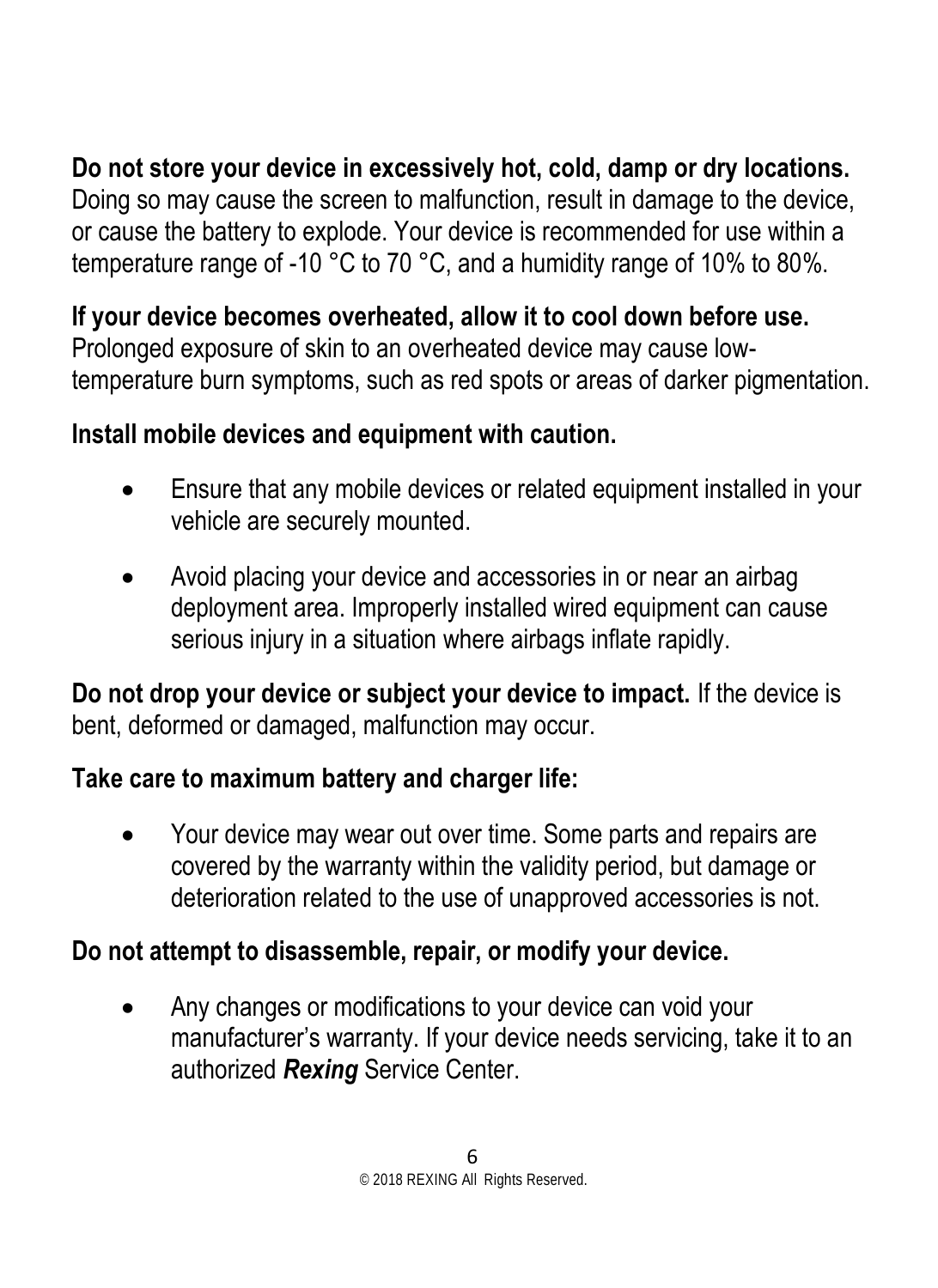**Clean your device and charger by wiping with a towel or eraser.** Do not use chemicals or detergents. Doing so can discolor or corrode the outside of the device, and may result in electric shock or fire.

**Do not distribute copyright-protected material.** Doing so without the permission of the content owners may violate copyright laws. The manufacturer is not responsible or liable for any legal issues that result from the user's illegal use of copyrighted material.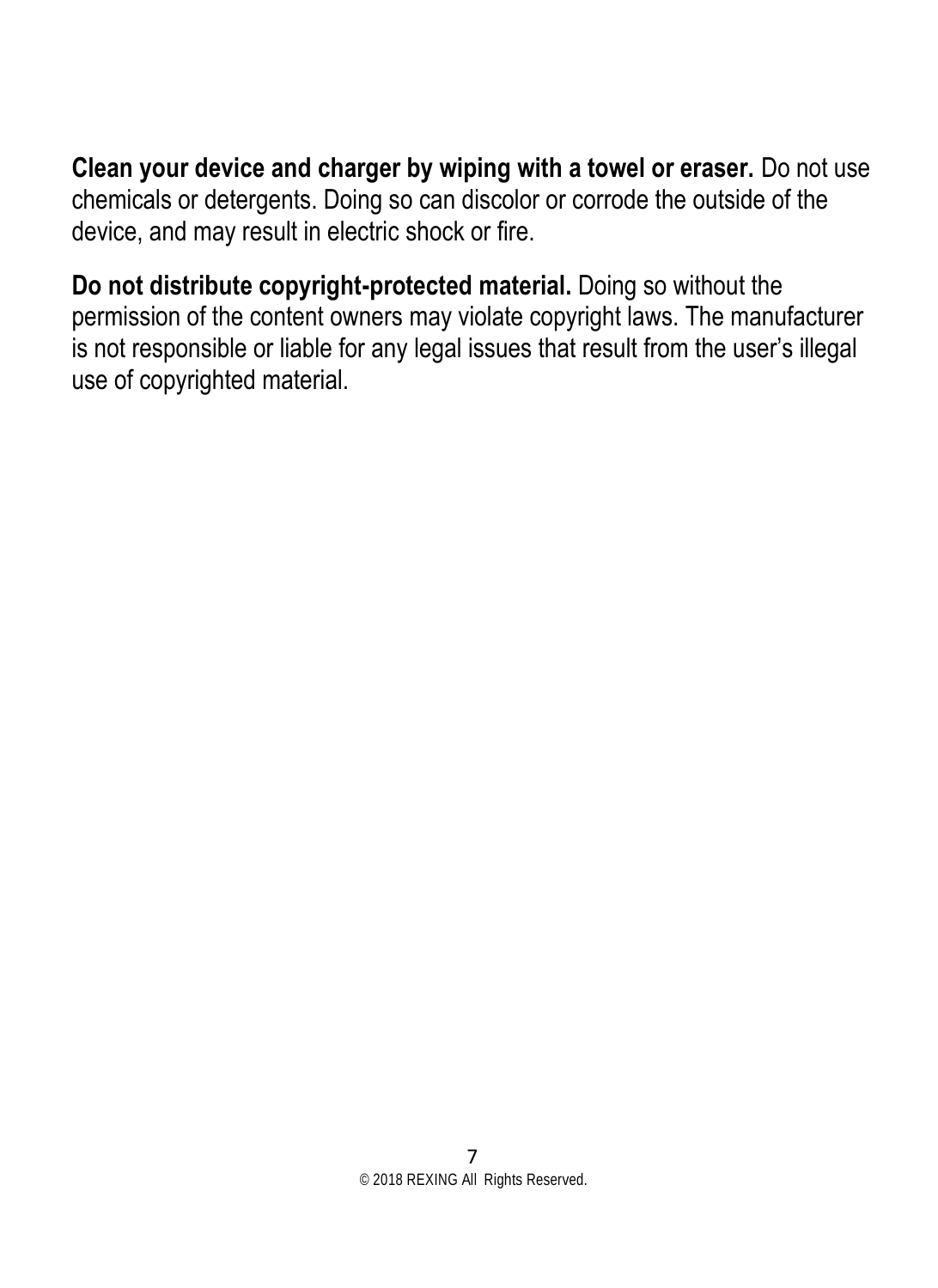# **Correct disposal of this product**

(applicable in countries with separate waste collection systems)



This symbol, found on the device, accessories or accompanying literature, indicates that the product and its electronic accessories (e.g. charger, headset, USB cable) should not be disposed of with other household waste.

To prevent possible harm to the environment or human health from uncontrolled waste disposal, **please separate these items from other types of waste and recycle them responsibly** to promote the sustainable reuse of material resources.

Household users should contact either the retailer where they purchased this product, or their local government office, for information on where and how they can take these items for environmentally safe recycling.

Business users should contact their supplier and check the terms and conditions of the purchase contract. This product and its electronic accessories should not be mixed with other commercial wastes for disposal.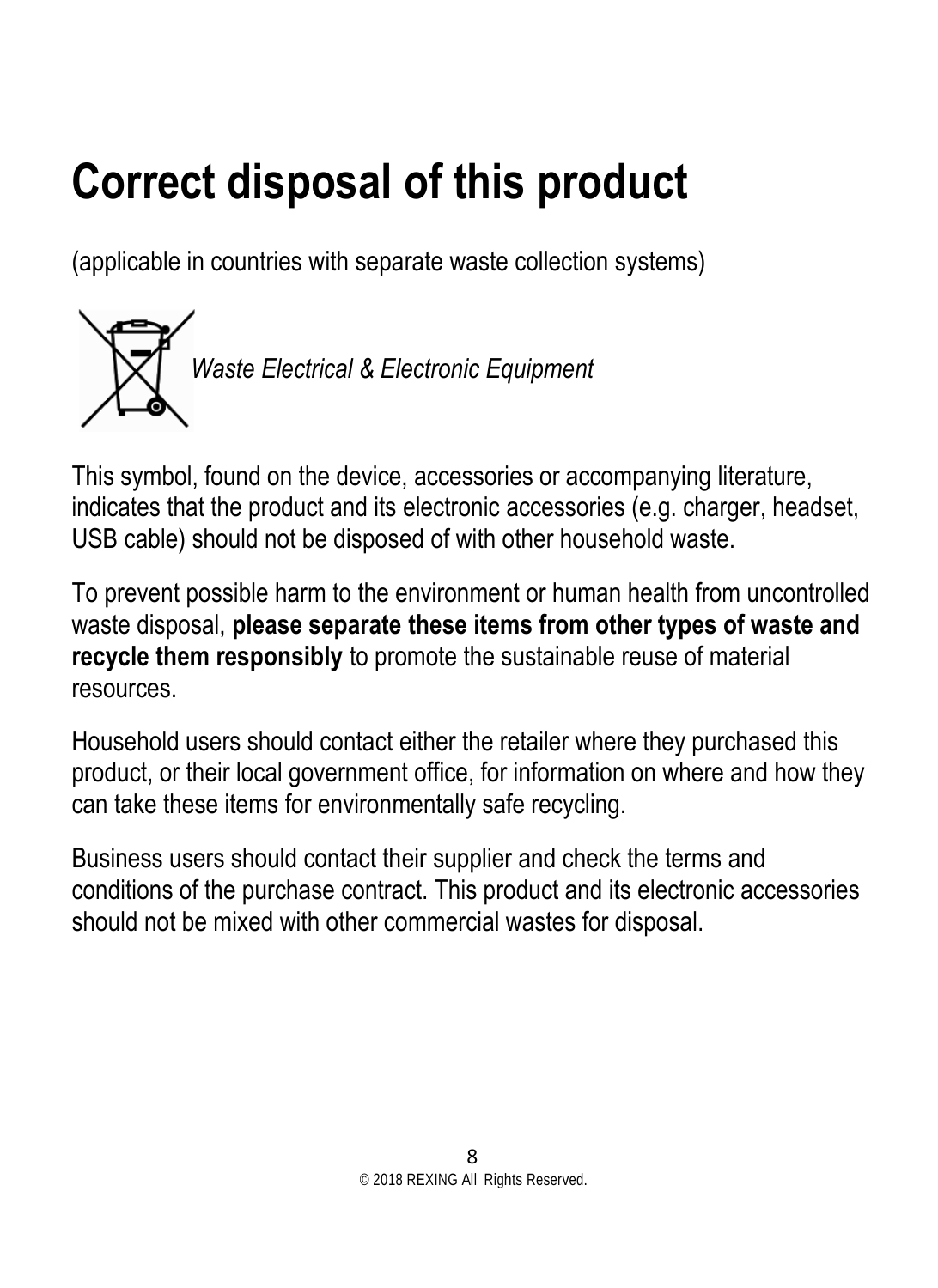# **Disclaimer**

Some content and services accessible through this device belong to third parties and are protected by copyright, patent, trademark and/or other intellectual property laws. Such content and services are provided solely for your personal non-commercial use.

You may not use any content or services in a manner that has not been authorized by the content owner or service provider. Without limiting the foregoing, unless expressly authorized by the applicable content owner or service provider, you may not modify, copy, republish, upload, post, transmit, translate, sell, create derivative works, exploit, or distribute in any manner or medium any content or services displayed through this device.

"THIRD PARTY CONTENT AND SERVICES ARE PROVIDED "AS IS." REXING DOES NOT WARRANT CONTENT OR SERVICES SO PROVIDED, EITHER EXPRESSLY OR IMPLIEDLY, FOR ANY PURPOSE. REXING EXPRESSLY DISCLAIMS ANY IMPLIED WARRANTIES, INCLUDING BUT NOT LIMITED TO, WARRANTIES OF MERCHANTABILITY OR FITNESS FOR A PARTICULAR PURPOSE. REXING DOES NOT GUARANTEE THE ACCURACY, VALIDITY, TIMELINESS, LEGALITY, OR COMPLETENESS OF ANY CONTENT OR SERVICE MADE AVAILABLE THROUGH THIS DEVICE AND UNDER NO CIRCUMSTANCES, INCLUDING NEGLIGENCE, SHALL REXING BE LIABLE, WHETHER IN CONTRACT OR TORT, FOR ANY DIRECT, INDIRECT, INCIDENTAL, SPECIAL OR CONSEQUENTIAL DAMAGES, ATTORNEY FEES, EXPENSES, OR ANY OTHER DAMAGES ARISING OUT OF, OR IN CONNECTION WITH, ANY INFORMATION CONTAINED IN, OR AS A RESULT OF THE USE OF ANY CONTENT OR SERVICE BY YOU OR ANY THIRD PARTY, EVEN IF ADVISED OF THE POSSIBILITY OF SUCH DAMAGES."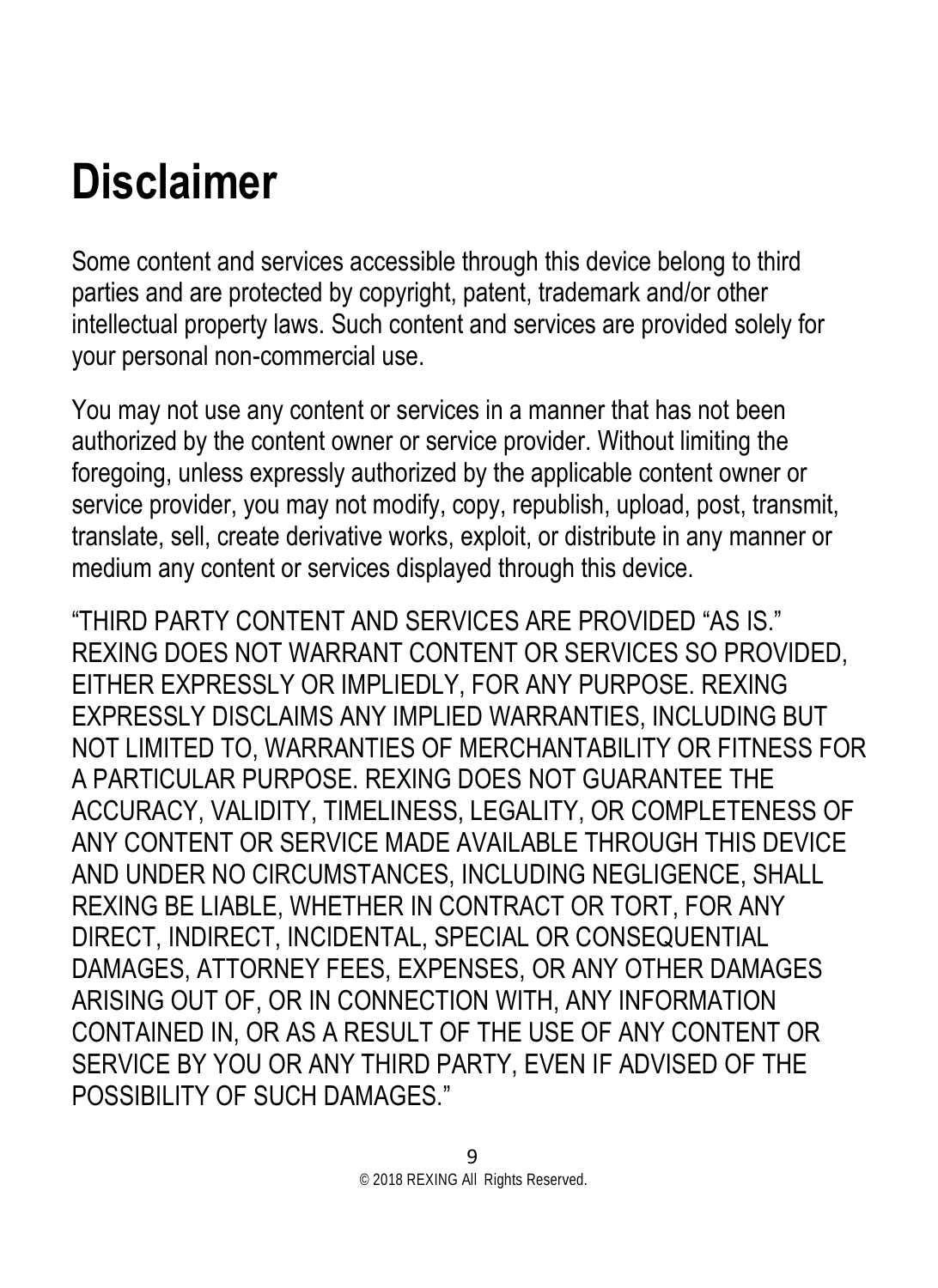Third party services may be terminated or interrupted at any time, and *Rexing* makes no representation or warranty that any content or service will remain available for any period of time. Content and services are transmitted by third parties by means of networks and transmission facilities over which *Rexing* has no control. Without limiting the generality of this disclaimer, *Rexing* expressly disclaims any responsibility or liability for any interruption or suspension of any content or service made available through this device.

*Rexing* is neither responsible nor liable for customer service related to the content and services. Any question or request for service relating to the content or services should be made directly to the respective content and service providers.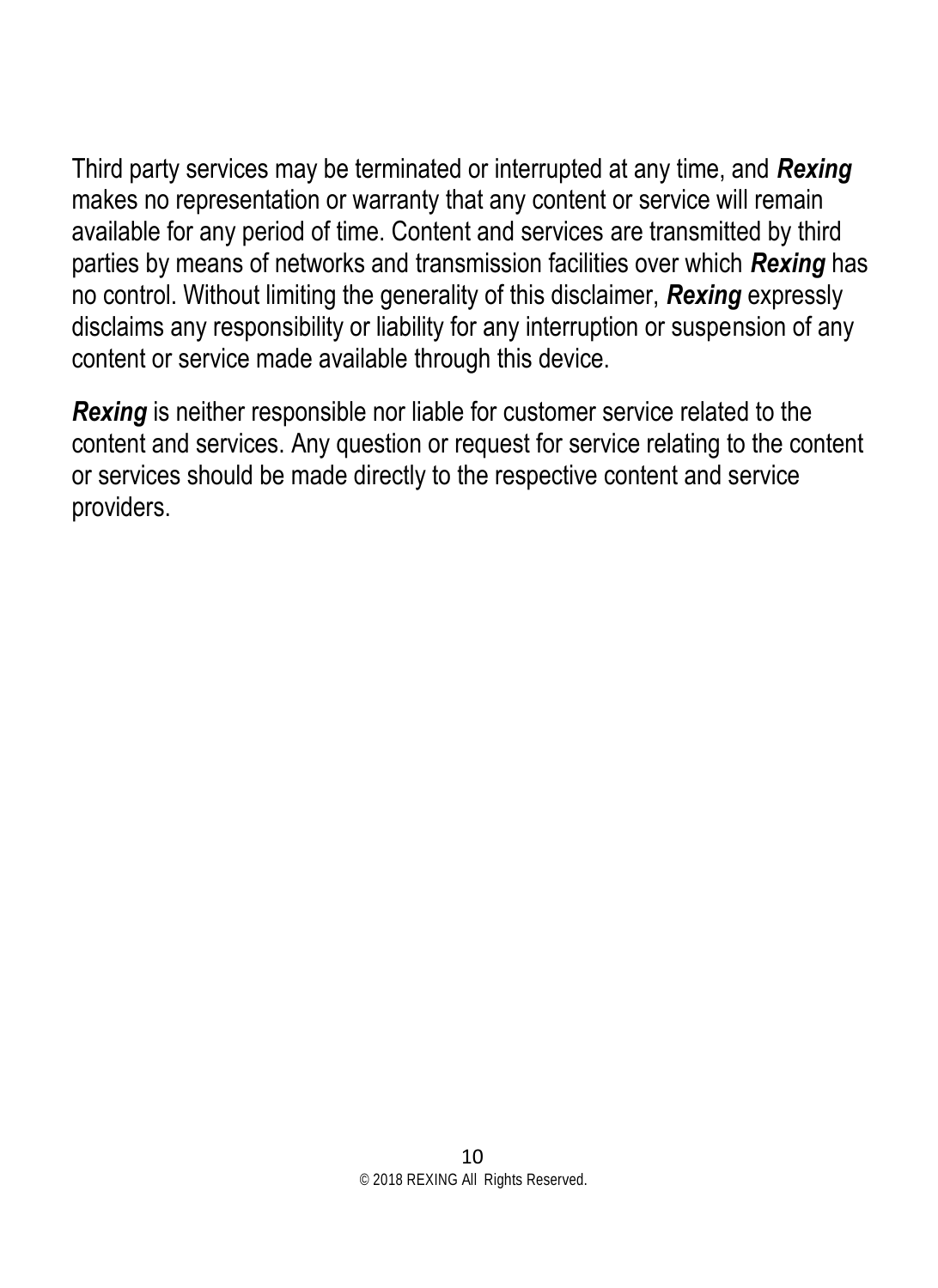# **About this manual**

This device provides high-quality digital recording using *Rexing*'s high standards of design, construction and technological expertise. This user manual describes the device's functions and features in detail. Please read this manual before using the device to ensure safe and proper use. Note that all descriptions included here are based on the device's default settings.

Images and screenshots may differ in appearance from the actual product. Content may differ from the final product or from software provided by service providers, and is subject to change without prior notice.

- For the latest version of this manual, refer to the *Rexing* website at *www.rexingusa.com*.
- Available features and additional services may vary by device and software.

• Applications and their functions may vary by country, region, or hardware specifications.

**Rexing** is not liable for performance issues caused by applications from any provider other than *Rexing*.

**Rexing** is not liable for performance issues or incompatibilities caused by failure to install the device as stated in this manual. Attempting to customize the installation may cause the device or applications to work improperly, which may result in device malfunctions and data corruption or loss. These actions are violations of your *Rexing* agreement and will void your warranty.

• Default applications that come with the device are subject to updates and possible discontinuation of support without prior notice. If you have questions about an application provided with the device, contact an authorized *Rexing* Service Center.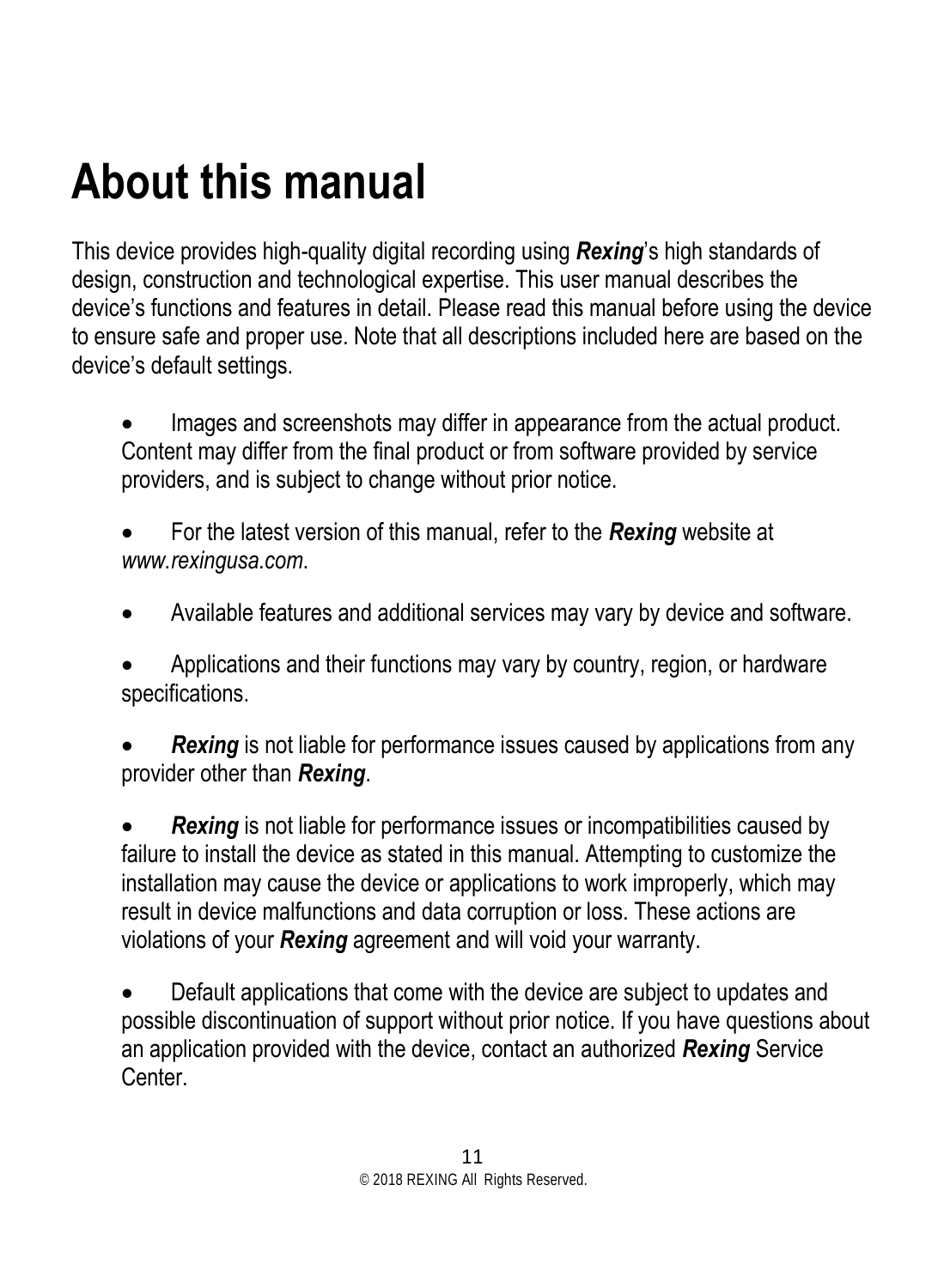# **Table of Contents**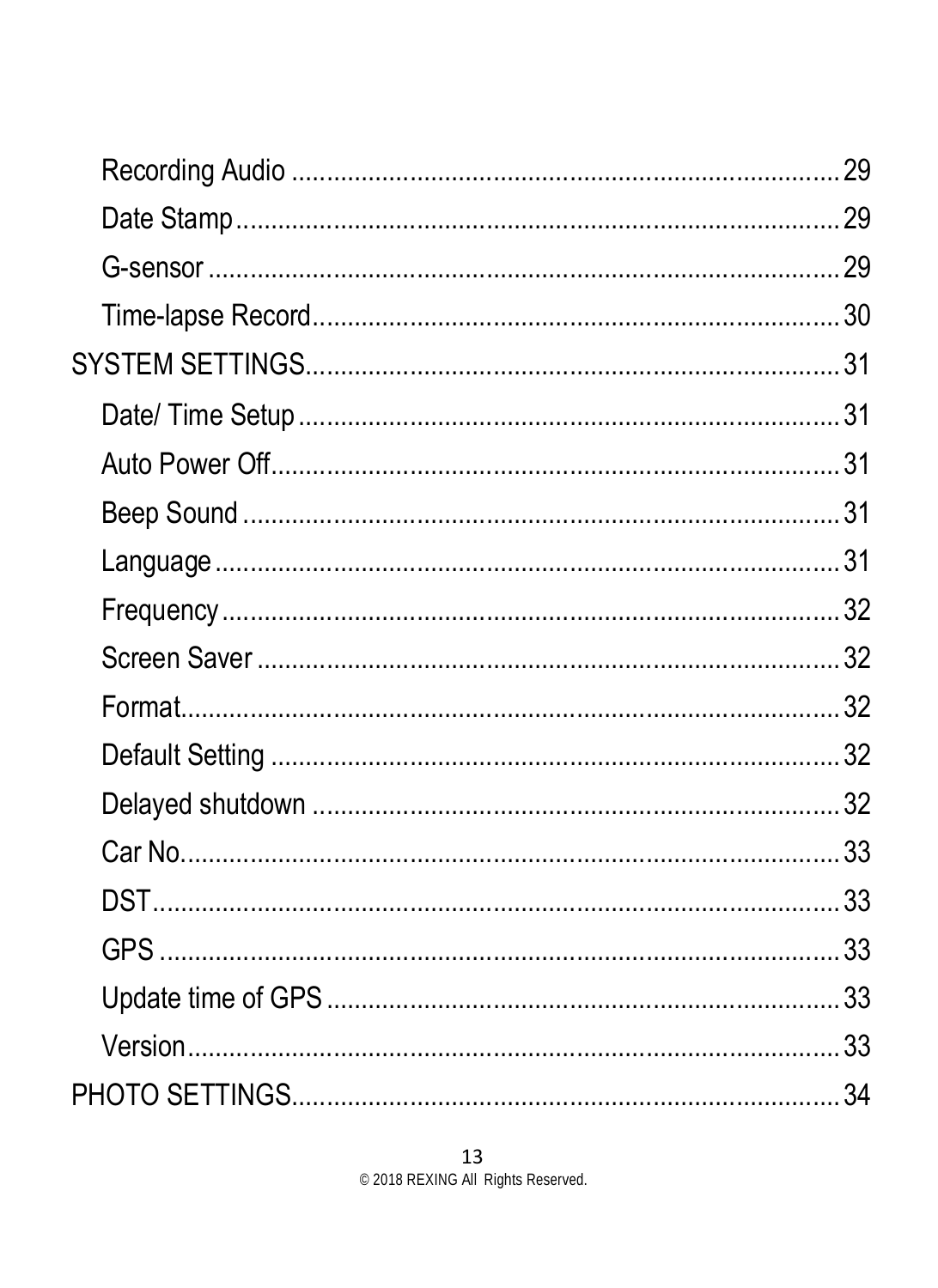| 34 |
|----|
|    |
|    |
|    |
|    |
|    |
|    |
|    |
|    |
|    |
|    |
|    |
|    |
|    |
|    |
|    |
|    |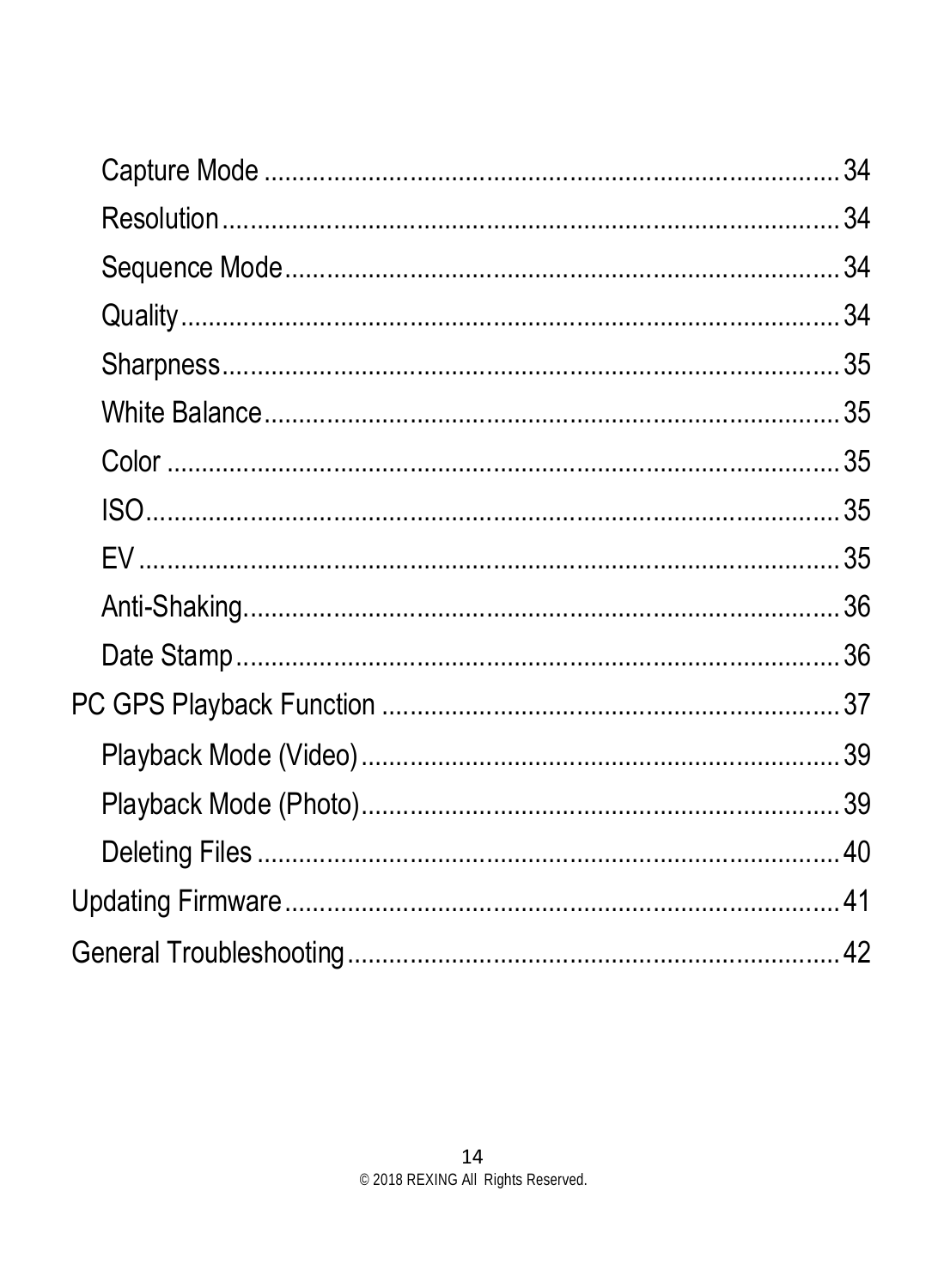# <span id="page-14-1"></span><span id="page-14-0"></span>**PRODUCT SPECIFICATIONS**

| Image Sensor             | <b>5MP CMOS</b>                                                                      |
|--------------------------|--------------------------------------------------------------------------------------|
| Lens                     | Fixed-focus with full-glass elements                                                 |
| Aperture                 | $F = 2.8$                                                                            |
| CPU                      | <b>Novatek</b>                                                                       |
| <b>LCD</b>               | 2.7 inch, TFT                                                                        |
| Audio                    | Built-in high-sensitivity microphone/speaker                                         |
| <b>External Memory</b>   | Class 10 or higher Micro SD card (up to 256GB)                                       |
| <b>Gravity Sensor</b>    | Low / Medium / High / OFF                                                            |
| Shutter                  | Electronic                                                                           |
| White Balance            | Auto                                                                                 |
| Exposure                 | Auto ISO                                                                             |
| TV Interface             | None                                                                                 |
| <b>Battery</b>           | 450 mAh 3.7V rechargeable lithium ion battery                                        |
| Video Format             | <b>MOV</b>                                                                           |
| Video Resolution (Front) | 1920x1080P30, 1280x720P30, 848x480P30, 640x480P30                                    |
| Video Resolution (Rear)  | 720P, VGA                                                                            |
| Languages                | English, Chinese, French, Spanish, Portuguese, German,<br>Italian, Russian, Japanese |
| Loop Recording           | 1 min / 3 min / 5 min / OFF                                                          |
| Screen Saver             | 1 min / 3 min / OFF                                                                  |
| Auto Shutdown            | 3 min / 5 min / 10 min / OFF                                                         |
| Microphone Mute          | ON / OFF                                                                             |
| <b>GPS Model</b>         | U-blox 7                                                                             |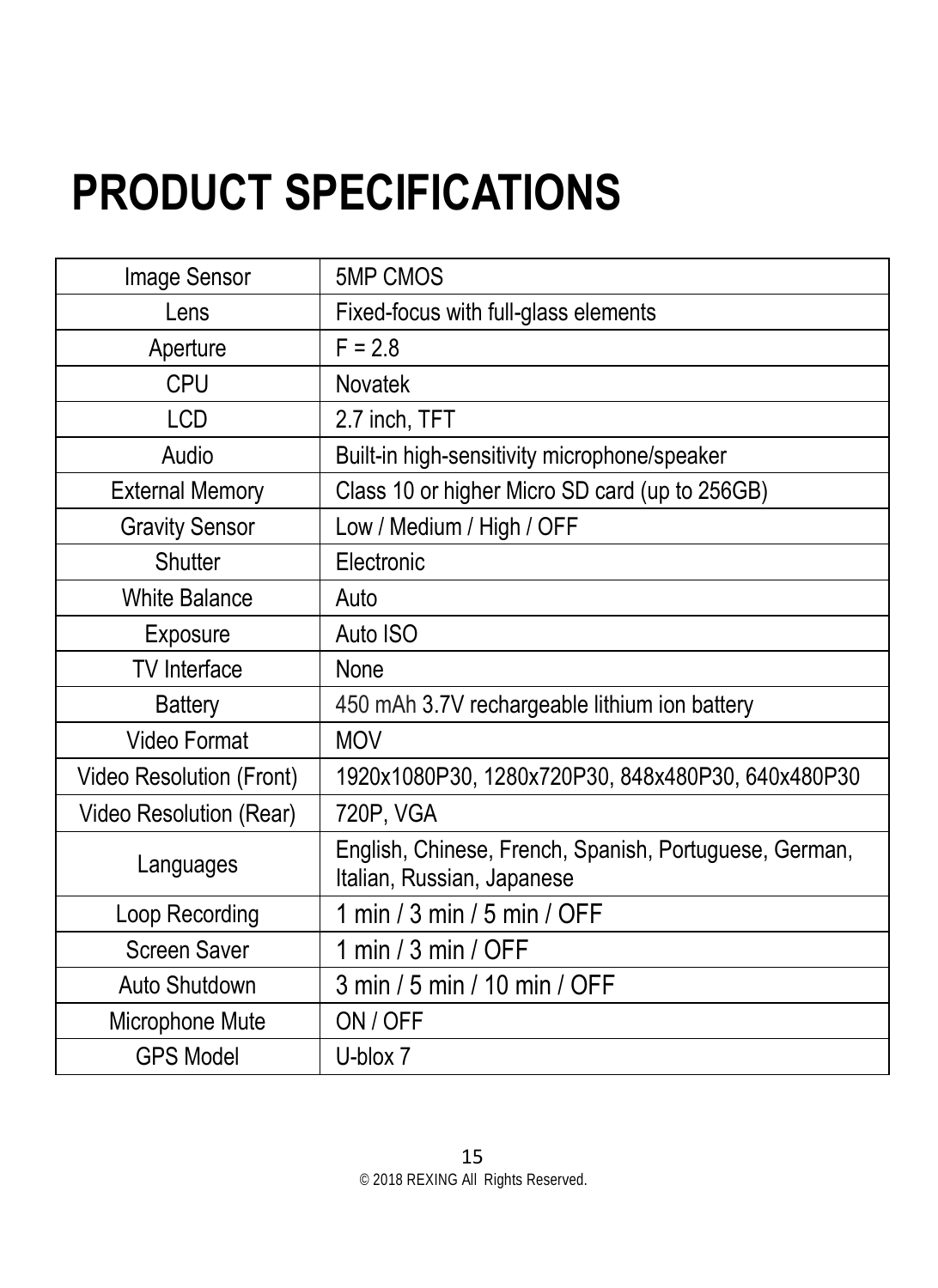# **GETTING STARTED**

### <span id="page-15-0"></span>**Device Layout**

- 1. Menu Button
- 2. Mode Button
- 3. Toggle front/rear camera view
- 4. OK (Confirm) Button/ Record Button
- 5. Up Navigation Button
- 6. Down Navigation Button<br>7. Emergency lock button
- 7. Emergency lock button<br>8. MircoSD Card Slot
- 8. MircoSD Card Slot<br>9. Rear camera port
- Rear camera port
- 10. Mini USB port<br>11 Reset Button
- 11. Reset Button<br>12. 12V Charging
- 12. 12V Charging port<br>13. Lens Angle Adjuste
- Lens Angle Adjuster
- 14. Indicator



16 © 2018 REXING All Rights Reserved.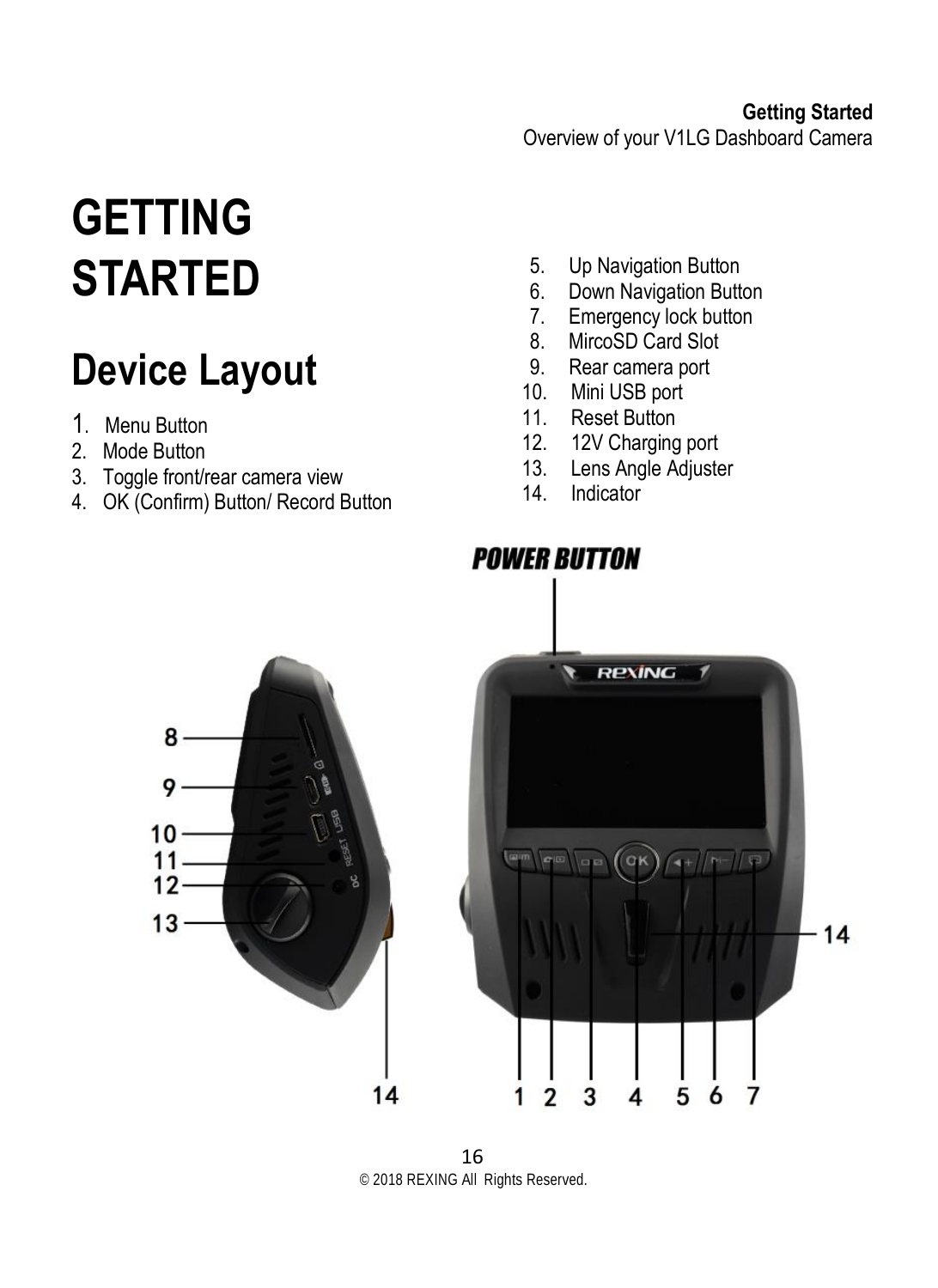### <span id="page-16-1"></span><span id="page-16-0"></span>**Buttons**

| <b>Button</b>                                                 | <b>Functions</b>                                                                            |  |
|---------------------------------------------------------------|---------------------------------------------------------------------------------------------|--|
|                                                               | Press to turn on and off screen<br>Hold to turn the device on or off                        |  |
|                                                               | Press to confirm a selection while in Setting Mode<br>Click to start or stop recording      |  |
|                                                               | MENU - Press to enter and exit Settings Mode                                                |  |
|                                                               | Press to navigate UP through options in Settings Mode                                       |  |
|                                                               | Press to navigate DOWN through options in Settings<br>Mode                                  |  |
| $\begin{array}{c} \hline \textbf{C} & \textbf{C} \end{array}$ | MODE Select - Press to toggle between Recording /<br>Photo / Playback modes                 |  |
|                                                               | Press to switch between front/rear/picture in picture                                       |  |
| <b>RESET</b>                                                  | Press and hold for 4 seconds to reset the device in the<br>event that it is malfunctioning. |  |
|                                                               | Emergency button:<br>Press once to lock video<br>Hold to mute                               |  |
| Indicator                                                     | Blinking Red - Recording                                                                    |  |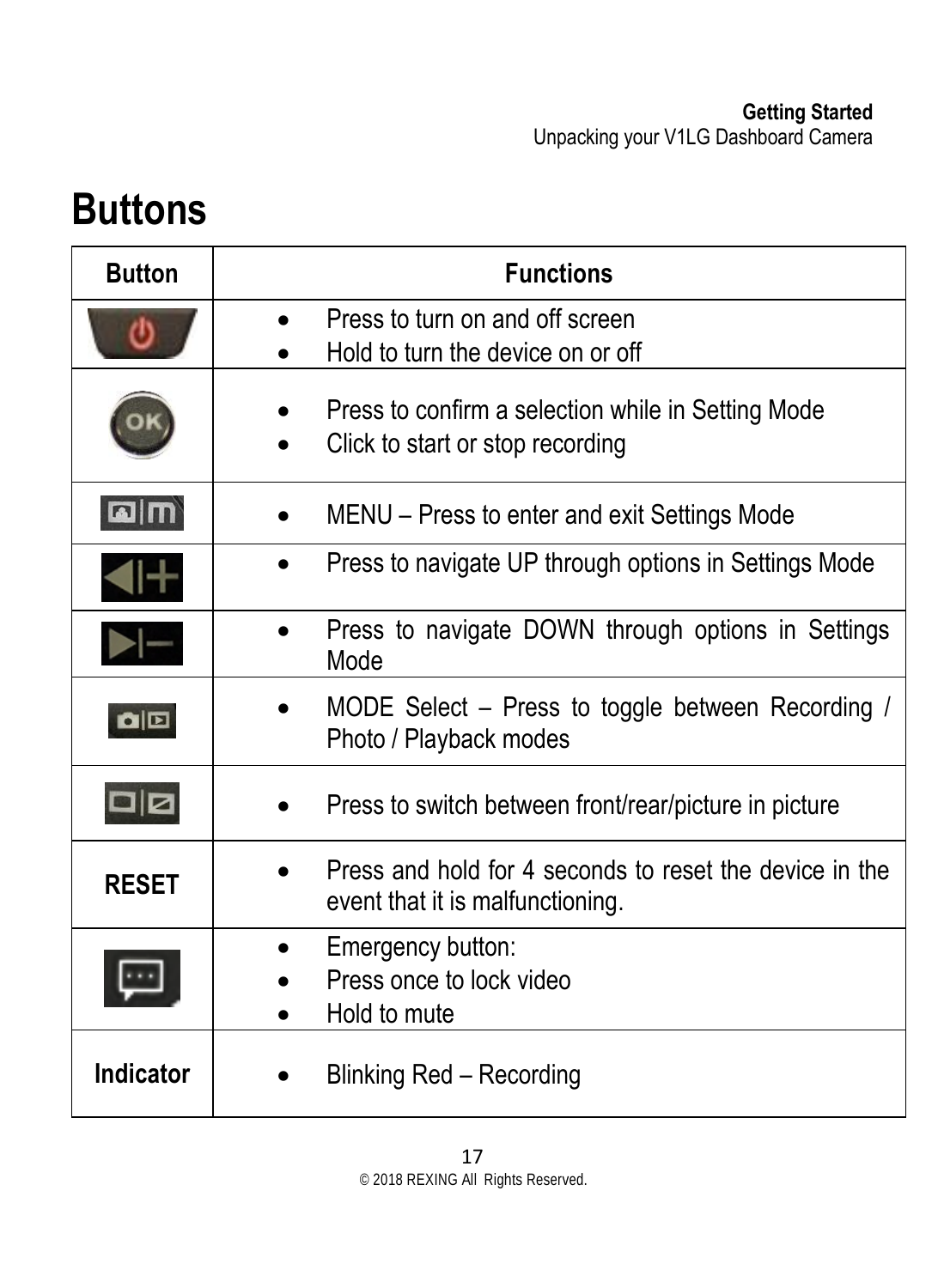### <span id="page-17-0"></span>**Status Icons**

| Icon           | Meaning                                                |
|----------------|--------------------------------------------------------|
| <b>1080FHD</b> | <b>Video Resolution</b>                                |
|                | Blinking - Recording                                   |
|                | Wide Dynamic Range                                     |
|                | Charging                                               |
|                | <b>Battery Power Level</b>                             |
|                | Microphone Mute                                        |
|                | Microphone On                                          |
|                | Video Recording Mode                                   |
|                | Video Playback Mode                                    |
|                | Photo Mode                                             |
|                | Memory Card Inserted                                   |
|                | <b>GPS Signal</b><br>(Blue-GPS OK, Gray-Acquiring GPS) |
|                | Current video file locked                              |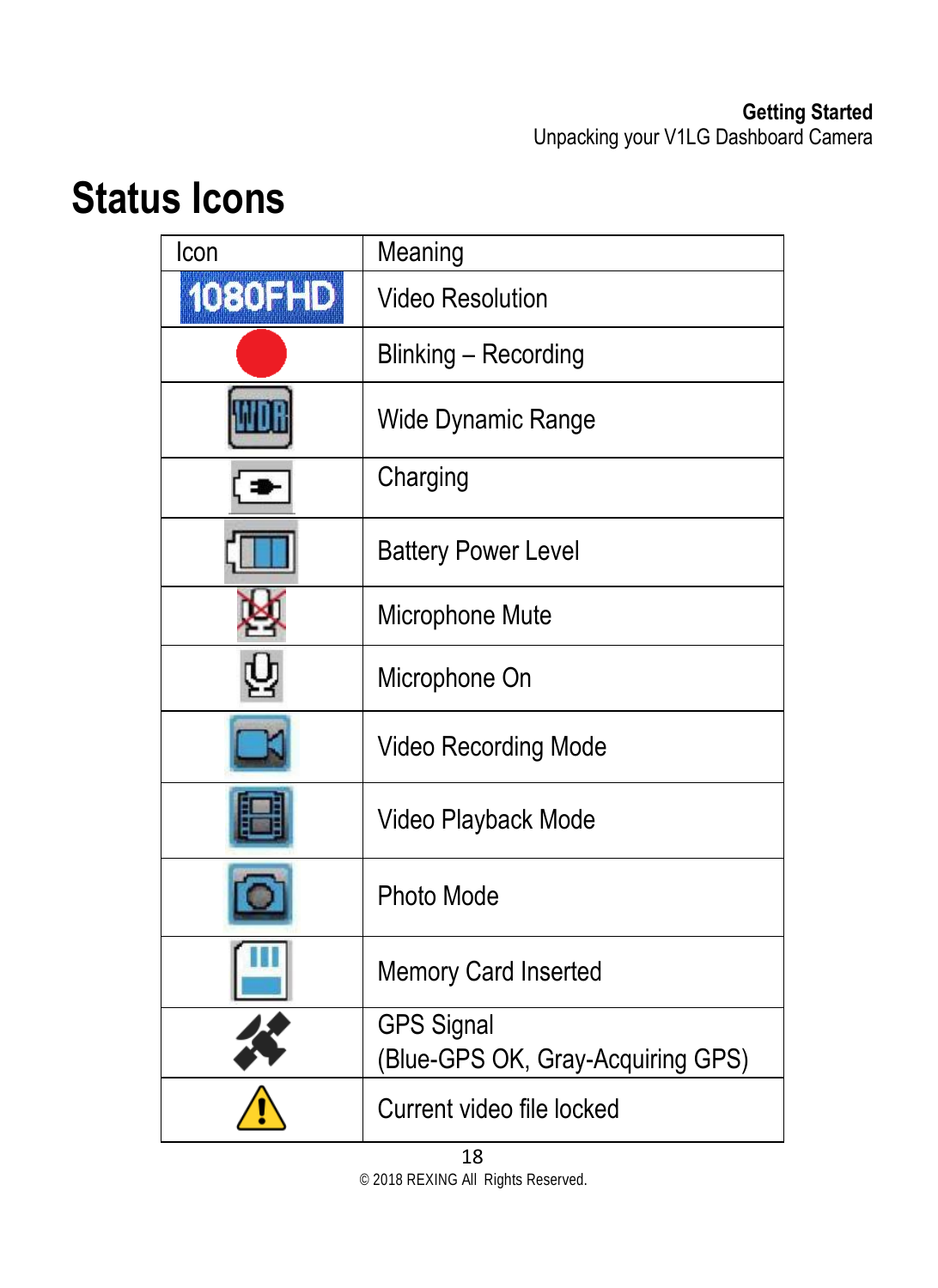### **Package Contents**

- V1LG Dashboard Camera
- HD Rear Camera
- Rear Camera cable (20ft)
- Operating manual
- Mounting holder for camera (adhesive-mount type)
- Car charger
- Thank you card

The items supplied with the device and any available accessories may vary depending on the region. Appearances and specifications are subject to change without prior notice. Availability of all accessories is subject to change depending entirely on manufacturing companies.

All supplied items are designed for use only with this device and may not be compatible with other devices. Malfunctions resulting from the use of unapproved accessories are not covered by the warranty service.

For more information about available accessories, refer to the *Rexing* website at *www.rexingusa.com*.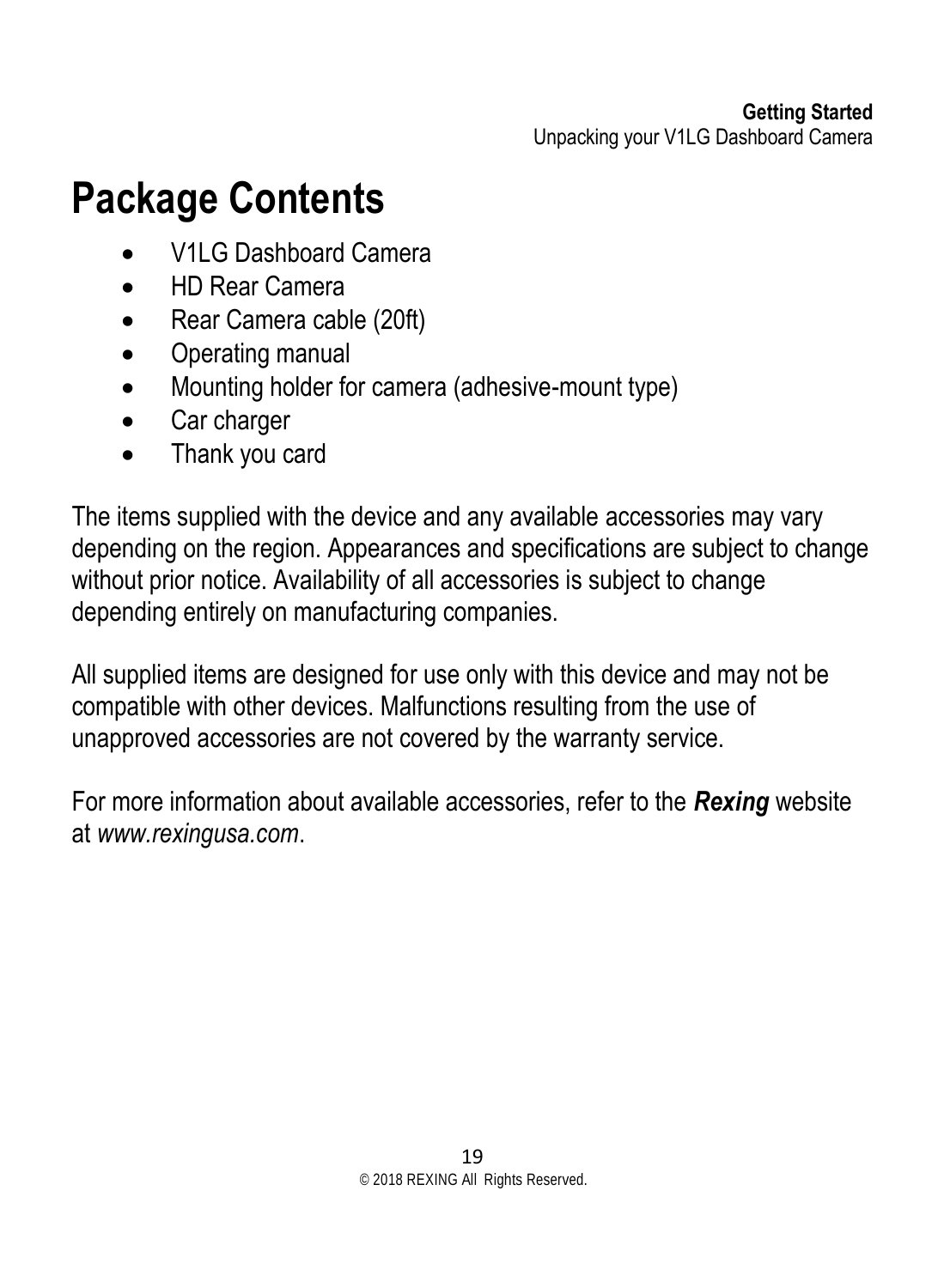### <span id="page-19-0"></span>**Installation**

Video guide: video.rexingusa.com



#### **1. Attaching the front camera to the window mount**

Before the device can be used in a car, it is essential to first install a properly attached window mount. Make sure that you place the recorder in a safe, appropriate location where it will not obstruct the driver's view. Clean windshield before applying the mount, do not attach camera for at least 20 minutes.

#### **2. Mounting the rear camera**

Mount the rear camera as shown below, using rear camera extension cable, connect rear camera to the main unit.

The switch on rear camera can switch between regular/mirrored image.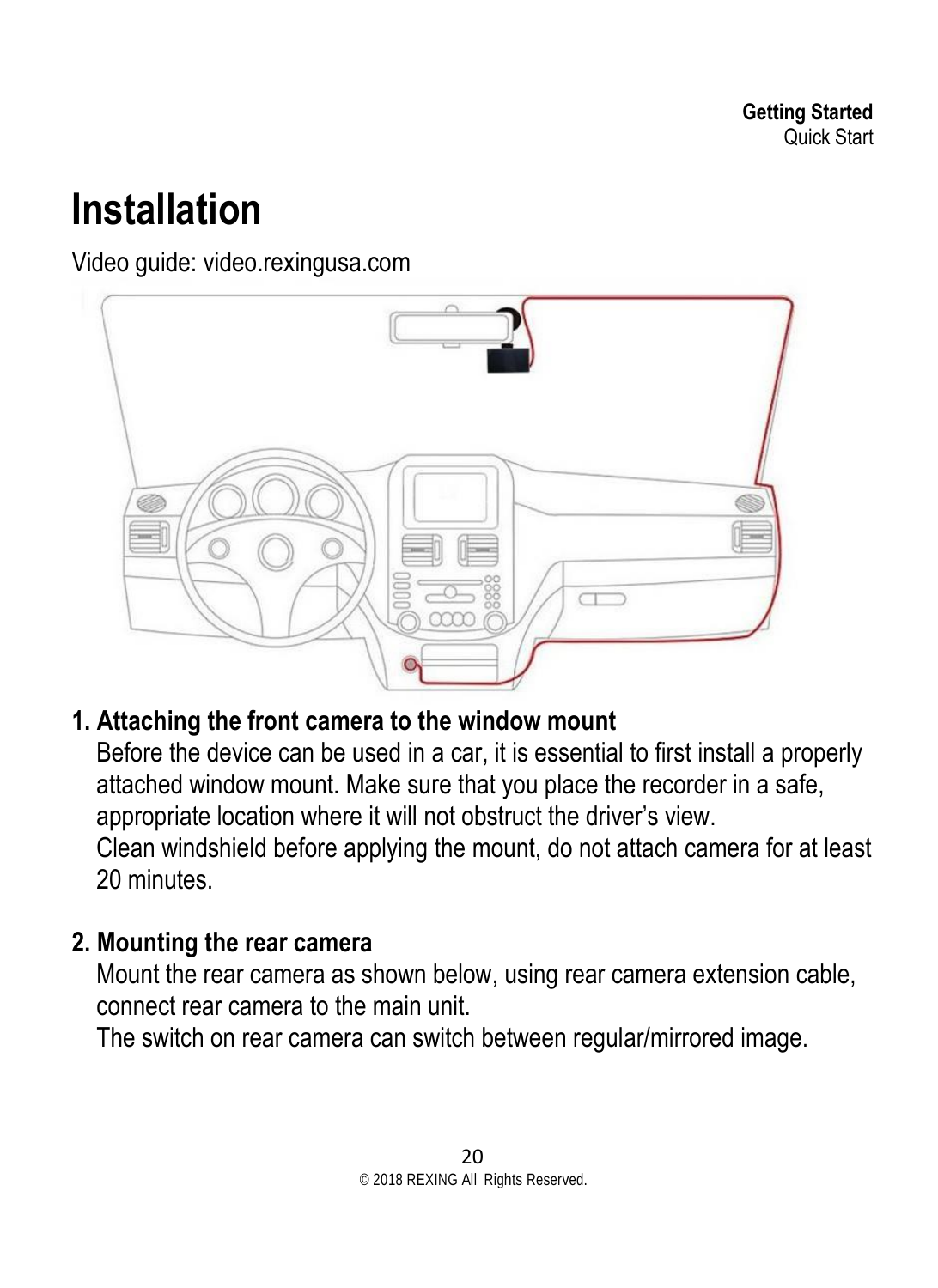<span id="page-20-0"></span>

#### **3. Inserting a memory card**

You will need to insert a memory card before you can begin recording. The recorder supports Micro SD cards with a capacity of up to 256GB. For reliable operation, use a Class 10 memory card with a capacity of at least 8GB.

#### **4. Connecting the charger to the car's 12V DC outlet**

Press the button on the charger, make sure the power LED is ON. Be sure to connect only the *Rexing*-approved charger designed and supplied specifically for use with your device. Using an incompatible charger can cause serious personal injury or damage to your device. Rexing V1LG can **ONLY** powered by 12V Charging port. You can **NOT** charge unit via USB port.

#### **5. Format the memory card**

To ensure the memory card works on the dash cam, we recommend using the dash cam to format the memory card, (please refer to Formatting the Memory Card section on Page 25).

**DO NOT** insert or remove a memory card while the device is powered on.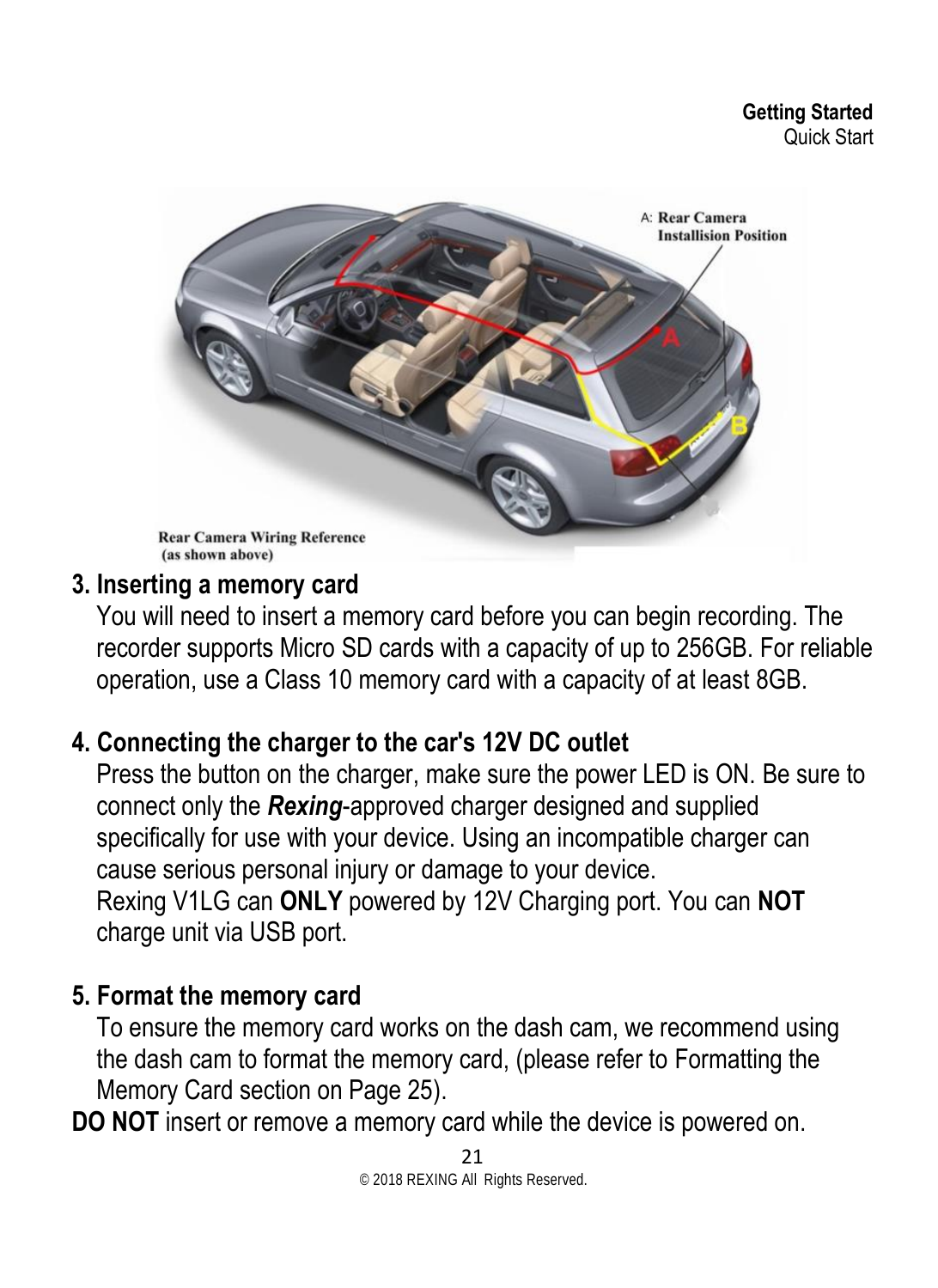# **Charging the battery**

Charge the device by connecting the camera via the car charger port. Use only *Rexing*-approved chargers. **Using unapproved chargers or cables can damage the device or cause the battery to explode.**

Connect the car charger's jack to the charging port, and then plug the charger into the car cigarette lighter or 12V DC power outlet. Press the button on the charger, make sure the power LED is ON.

- Battery is mainly used to save files in emergency. Please always connect Rexing V1LG to external power while it is in use.
- When device detects no power supply, it will automatically power off after 5 seconds. To turn on the device again, you will need to do so manually by pressing the  $\circledcirc$  ON / OFF button.
- If the battery is completely discharged, the device will not turn on immediately when the charger is connected. Allow a depleted battery to charge for a few minutes before attempting to turn on the device.
- The device can be used while it is charging, although it may take longer to fully charge the battery.
- If the device receives an unstable power supply while charging, the screen may not function properly. If this happens, unplug the charger from the device.
- While charging, the device may heat up. This is normal and should not affect the device's performance or lifespan.
- If the device is not charging properly, take the device and the charger to an authorized Rexing Service Center.
- Rexing V1LG can ONLY powered by 12V Charging port. You can NOT charge unit via USB port.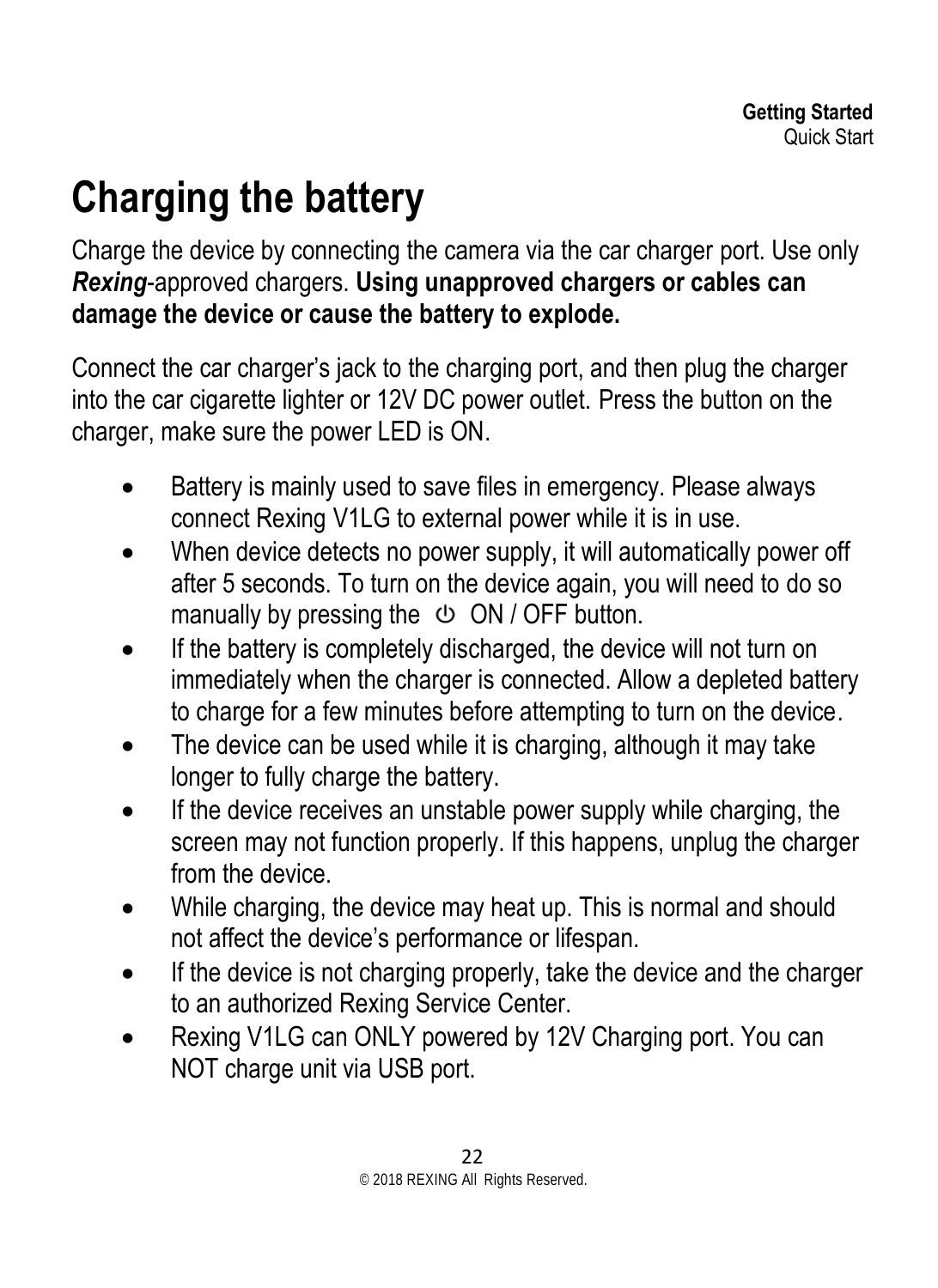**Connecting the charger improperly may cause serious damage to the device. Any damage caused by misuse is not covered by the warranty.**

### <span id="page-22-0"></span>**Inserting the memory card**

The V1LG accepts Micro SD memory cards (class 10 or higher) with a maximum capacity of 256GB. Depending on the memory card manufacturer and type, some cards may not be compatible with your device.

#### **Using an incompatible card may damage the device or the memory card, or corrupt the data stored on it.**

Please visit **[www.rexingusa.com/memory-card](http://www.rexingusa.com/memory-card)** to view recommended cards.

Use caution to insert the memory card right-side up as shown in the image below.

- Insert memory card with the gold-colored contacts facing downwards.
- Push the memory card into the slot until it locks in place.
- Click sound when memory card locks in place.
- Using a coin or other tool push memory card will make it easier.

**It is recommended that you reformat a memory card after every time that images are transferred from it to a computer, or at least once a month.** Reformatting a memory card keeps important elements of data and file structure clean, helping to prevent error messages and missing images. Reformatting also restores the memory card, which can help prevent it from becoming corrupted.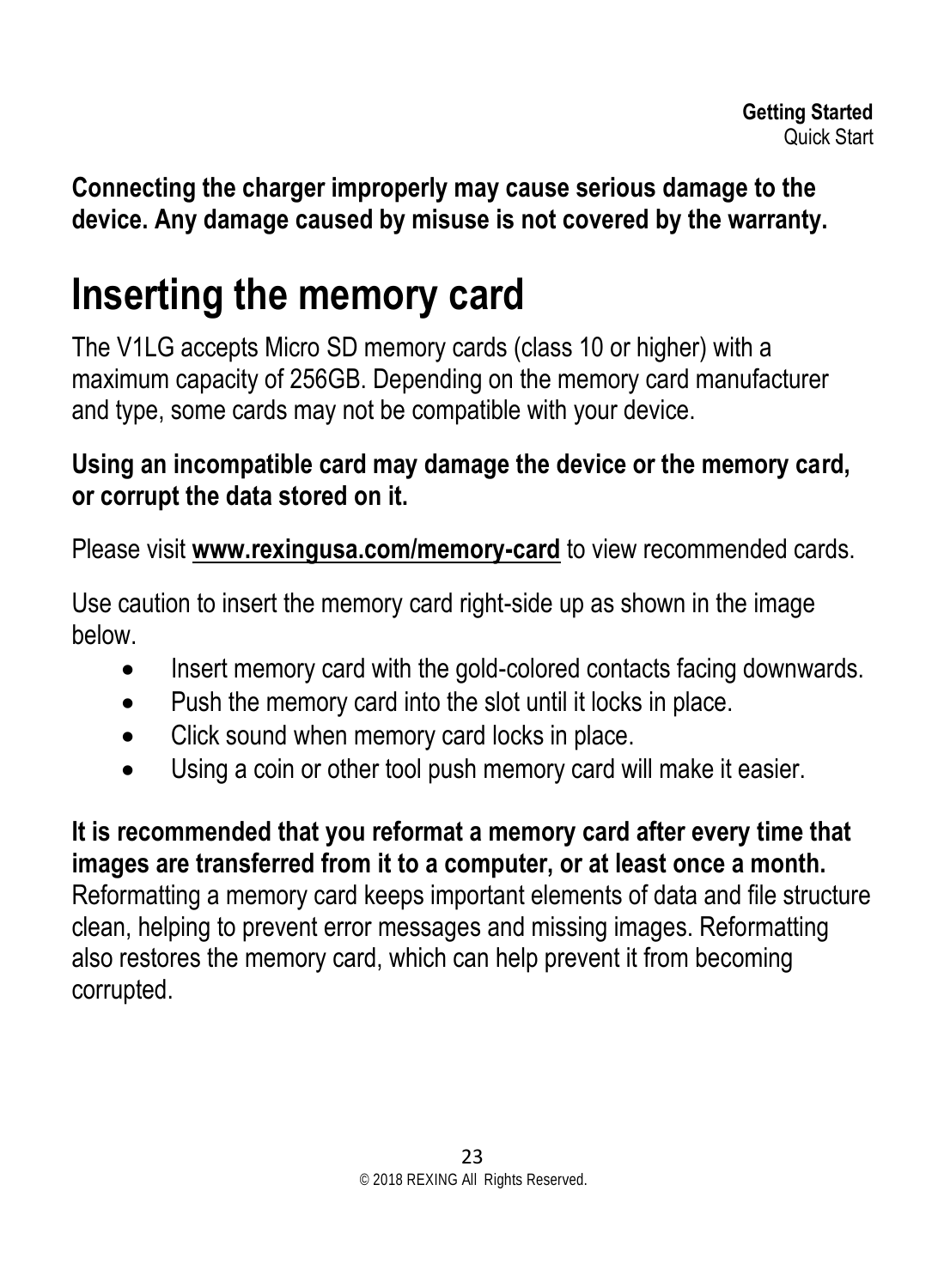<span id="page-23-1"></span>

### <span id="page-23-0"></span>**Removing the memory card**

Before removing a memory card from your device, you must first prepare the device for a safe removal.

Before removing a memory card from your device:

- 1. Press and hold the  $\Phi$  ON/OFF button to switch off the device
- 2. Gently push the memory card in and let go until it unlocks

**Do not remove the memory card while the device is Powered ON.** Doing so can result in data loss or corruption, or damage to the memory card or device. *Rexing* is not responsible for losses that result from the use of damaged memory cards, including the loss of data.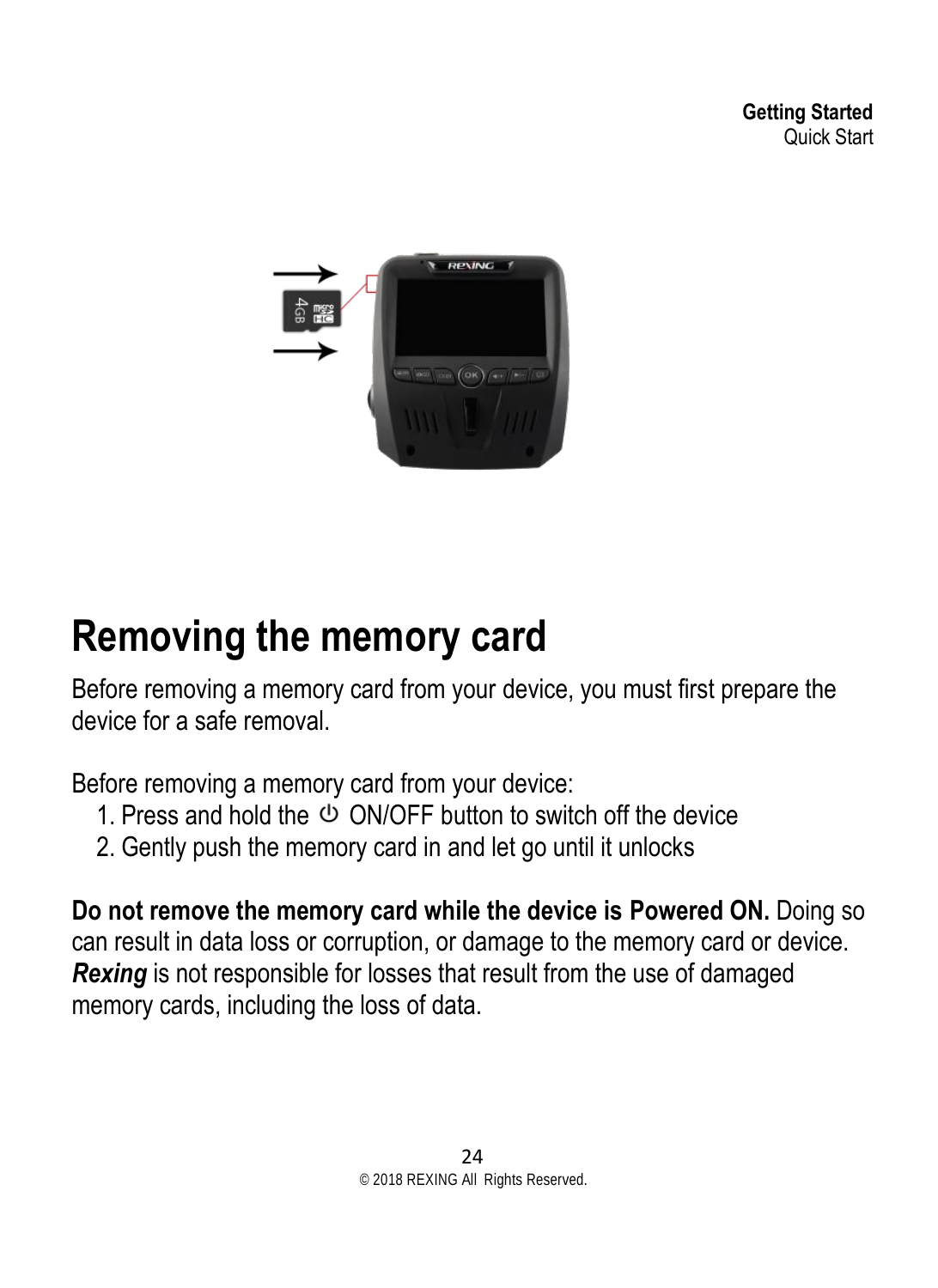### **Formatting the memory card**

You may choose to format your memory card with either the device or a computer. To use the device for formatting a memory card:

- 1. Press the **OK** button to stop the device from recording
- 2. Press the **MENU** button twice to enter System Settings
- 3. Press the **DOWN** button to navigate to the "Format" option
- 4. Press **OK** to confirm your selection
- 5. Press the **UP** button once
- 6. Press **OK** when the word **YES** is highlighted in blue

Before formatting a memory card, always remember to make backup copies of all important data stored on the device. The manufacturer's warranty does not cover loss of data resulting from user actions.

It is recommended that you reformat a memory card after every time that images are transferred from it to a computer, or at least once a month. This keeps important elements of data and file structure clean, helping to prevent error messages and missing images.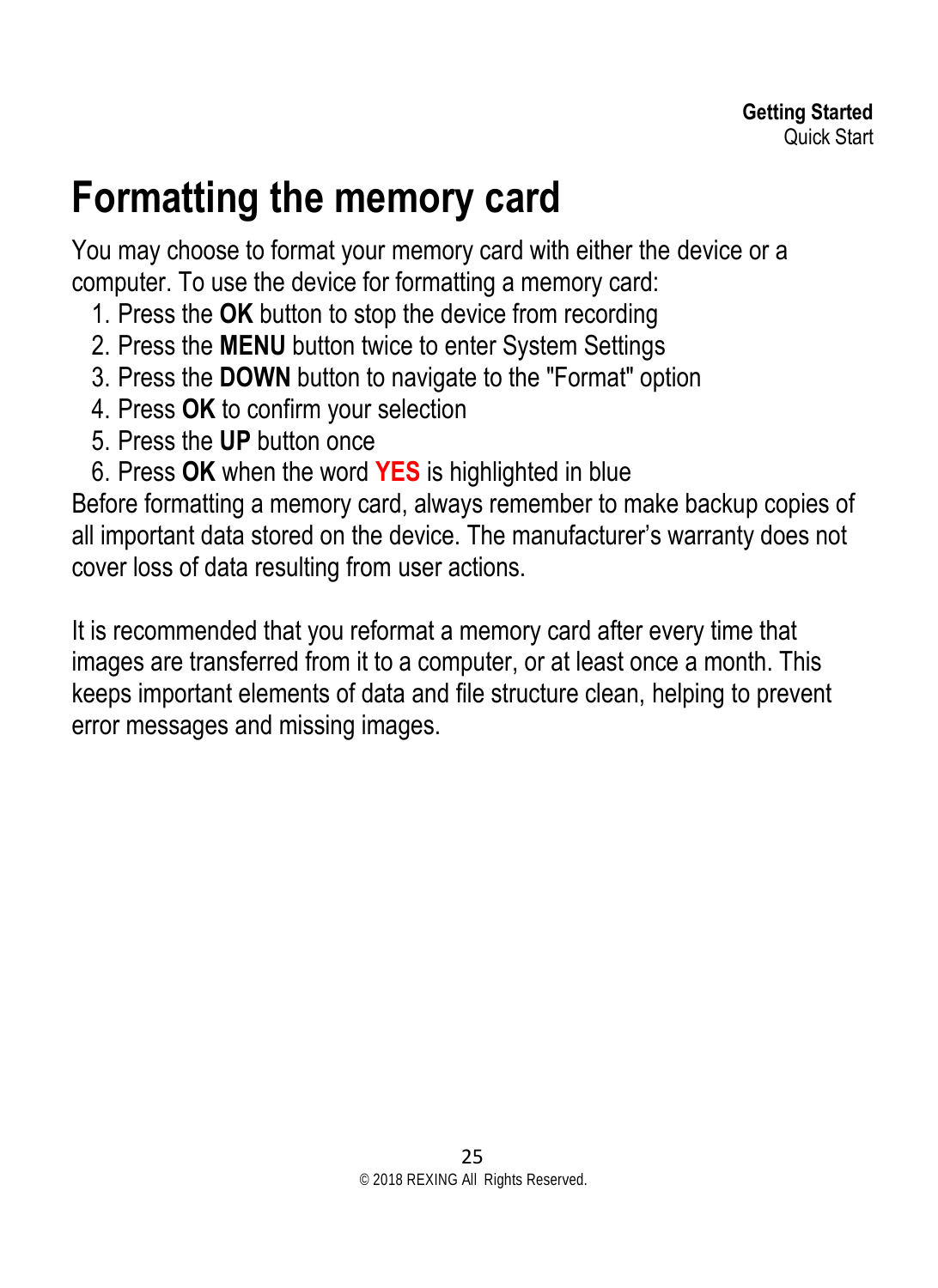### <span id="page-25-0"></span>**Turning the Device On and Off**

Press and hold the  $\Phi$  ON/OFF button for a few seconds to turn on the device. A welcome message will be displayed onscreen as shown in the image below.



To turn off the device, again press and hold the  $\circlearrowleft$  ON/OFF button for a few seconds. A goodbye message will be displayed onscreen as shown in the image below.



Note: The V1LG Dashboard Camera will switch on and off automatically if you keep it permanently connected to the car charger.

\*\*\*If your car cigarette lighter provides constant power to the Dash Cam, the unit will not turn on and off with the vehicle\*\*\*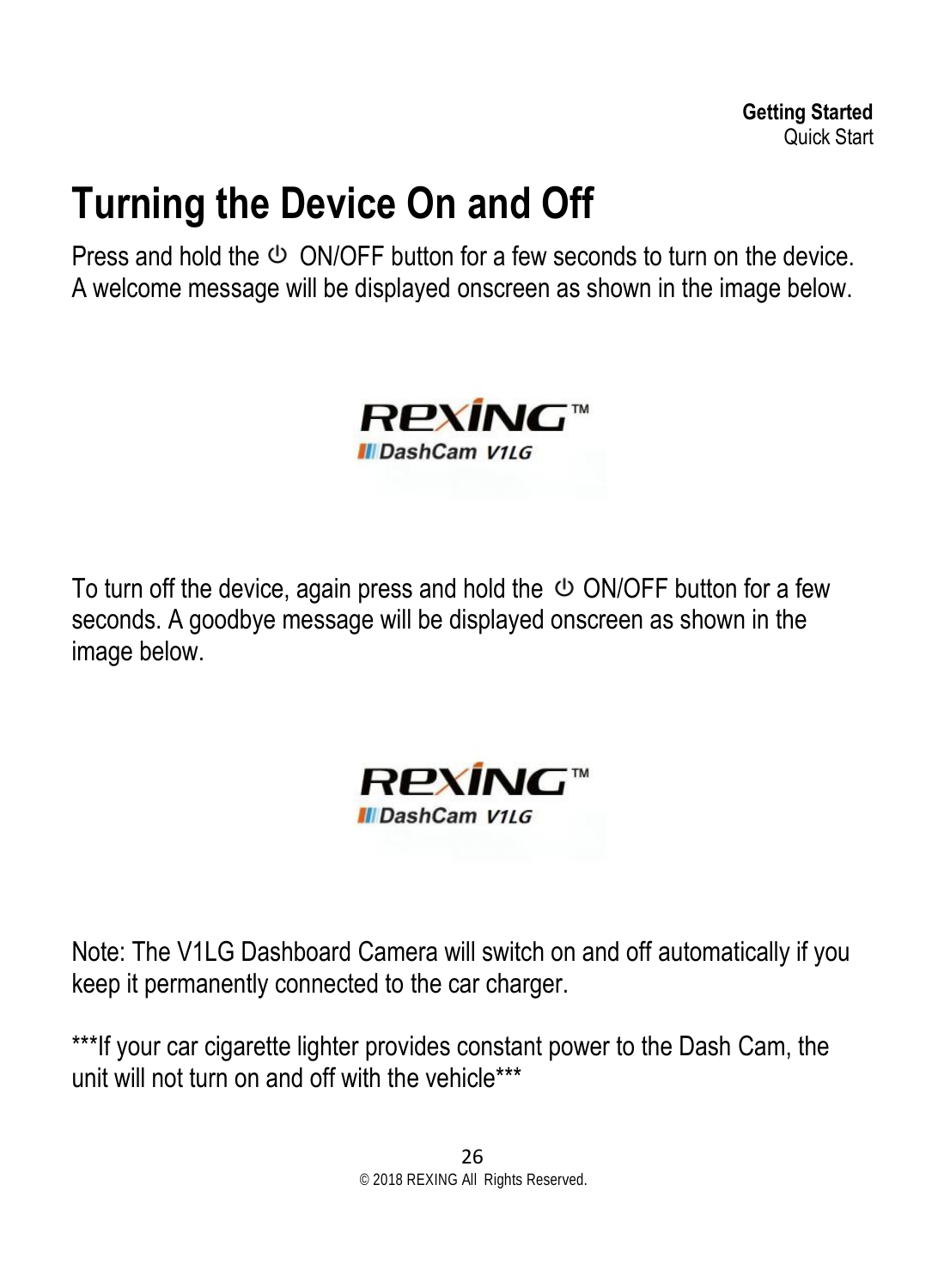### <span id="page-26-0"></span>**Basic Operation**

- Rexing Dash cam will atomically start recording once power on, the indicator and the red dot icon  $\bullet$  on screen should flashing while recording.
- During recording, press EMERGICY button to lock current video clip, so the loop recording will not overwrite locked video clip. All locked video clip files can be found under \CARDV\MOVIE\RO folder in memory card.
- **Press POWER**  $\bigcirc$  **button to turn screen on/off.**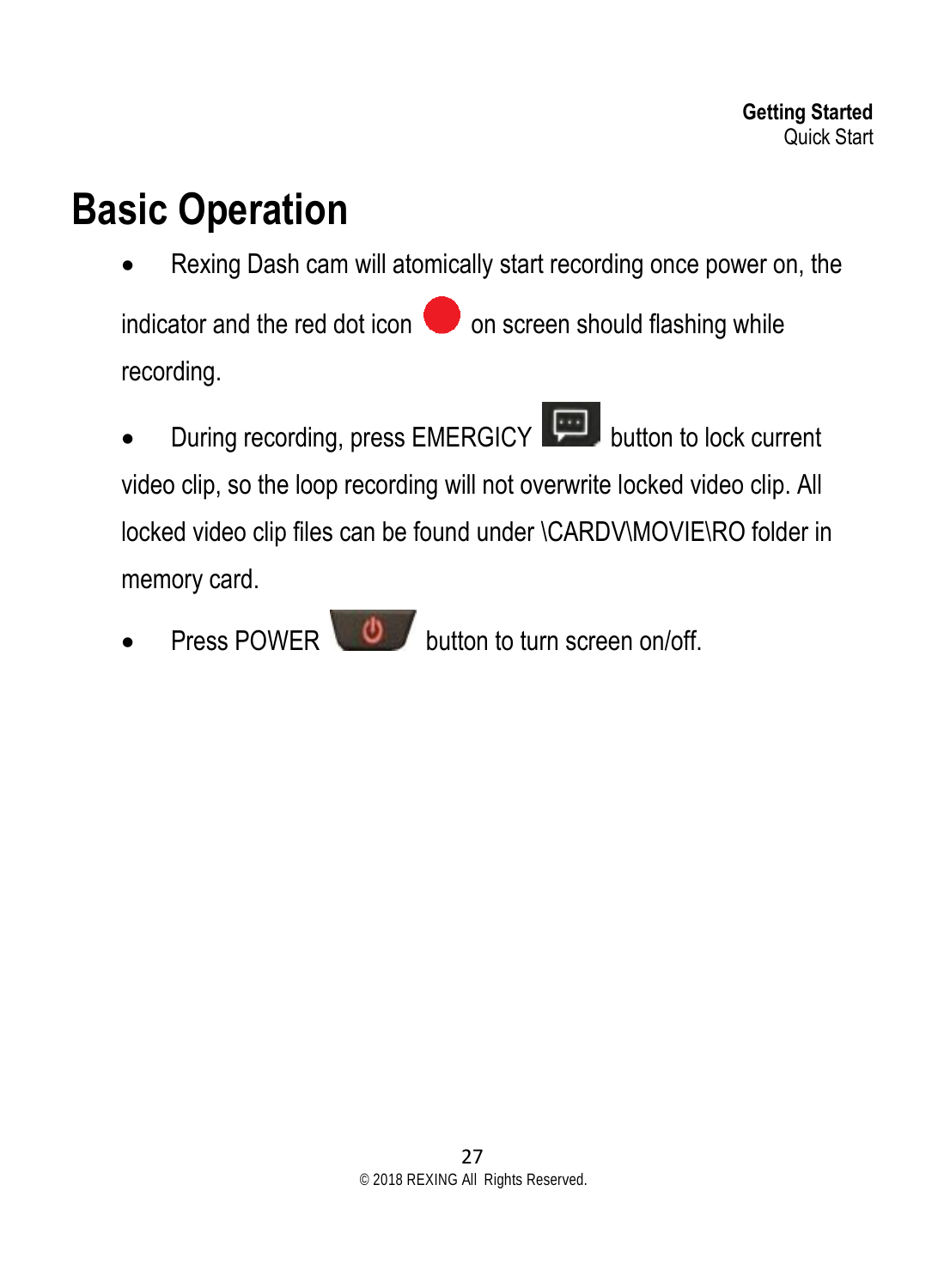# <span id="page-27-5"></span><span id="page-27-0"></span>**VIDEO SETTINGS**

On Video Recording Mode, Press OK to stop recording then press MENU button once open Video Settings Menu.

### <span id="page-27-1"></span>**Resolution**

Recommend setting: 1080FHD Use this menu to set the recording resolution.

# <span id="page-27-2"></span>**Rear-View Camera**

Recommend setting: 720P Use this menu to set the rear recording resolution

# <span id="page-27-3"></span>**Loop Recording**

#### Recommend setting: 3 Minutes

With Loop Recording Mode enabled, the device will continuously erase older video as it records new video, keeping only the images captured over a userselected time range. All video older than this range will be replaced with new video. (Note: any locked video files on the memory card will remain protected, and will not be automatically deleted during Loop Recording.)

# <span id="page-27-4"></span>**WDR (Wide Dynamic Range)**

#### Recommend setting: On

When enabled, this feature automatically adjusts exposure settings to improve recording quality in particularly bright or dim environments, providing balanced lighting and clearer recorded video.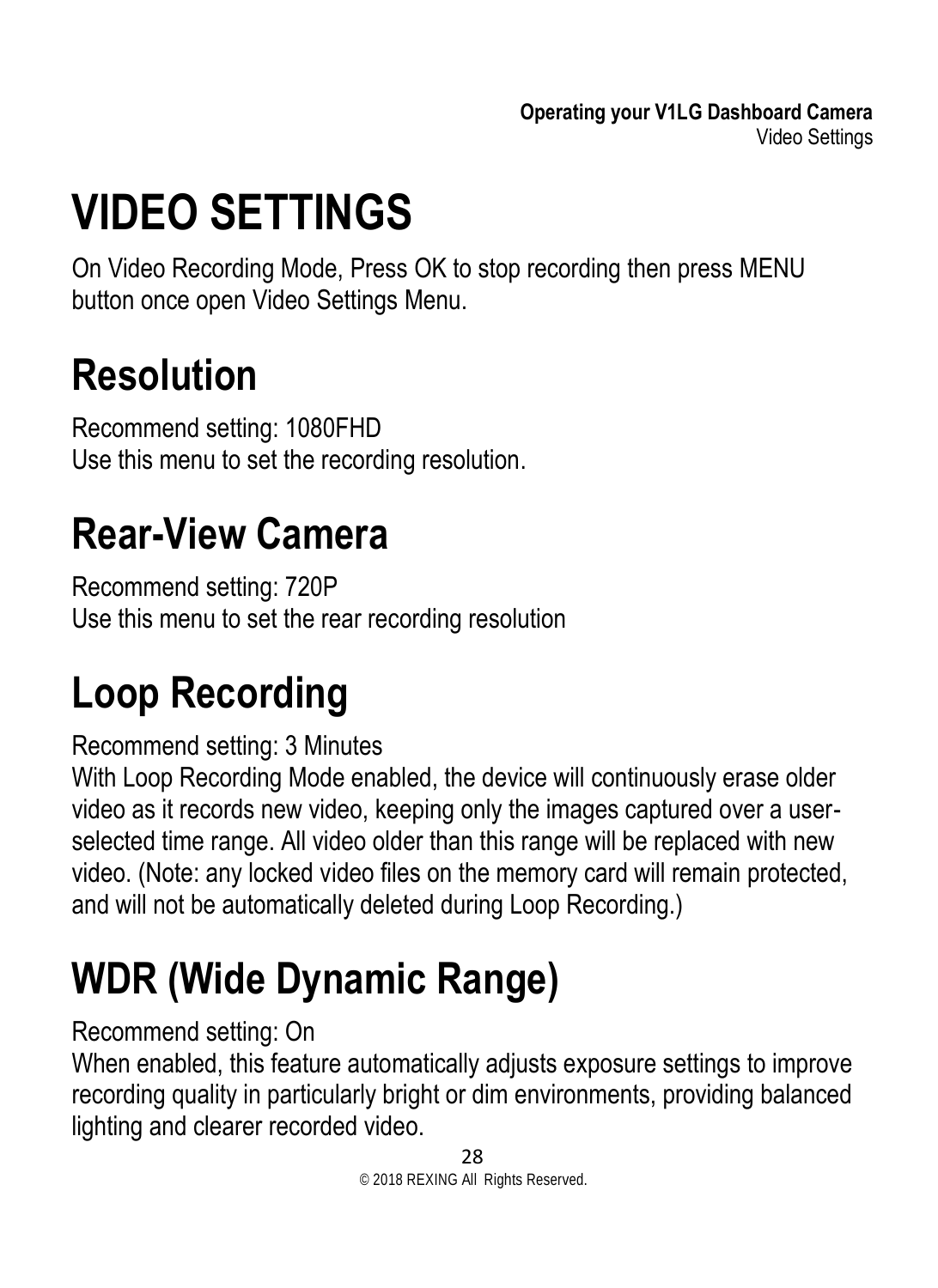# <span id="page-28-3"></span>**EV**

Recommend setting: +0.0

Adjust the camera exposure value for brighter or darker recorded video, per your preference.

# <span id="page-28-0"></span>**Recording Audio**

You may choose to record audio with video, or turn off the microphone so that all recorded videos will be muted.

Alternatively, you can use a hot key shortcut for this feature. During Recording Mode, press the **OK** button to mute / unmute the microphone for video recording.

# <span id="page-28-1"></span>**Date Stamp**

You have the option to display the date and time in your videos. Note that the date and time stamp cannot be removed from videos if this feature was enabled at the time of recording.

# <span id="page-28-2"></span>**G-sensor**

Recommend setting: Low

This feature acts as an accelerometer, measuring physical and gravitational forces acting on the camera itself. In the event that such forces are detected, the device will perform an automatic file lock. (Locked video files cannot be erased during Loop Recording; they remain on the memory card until manually deleted or the card is reformatted.) We recommend that you use the "Low" setting for this feature.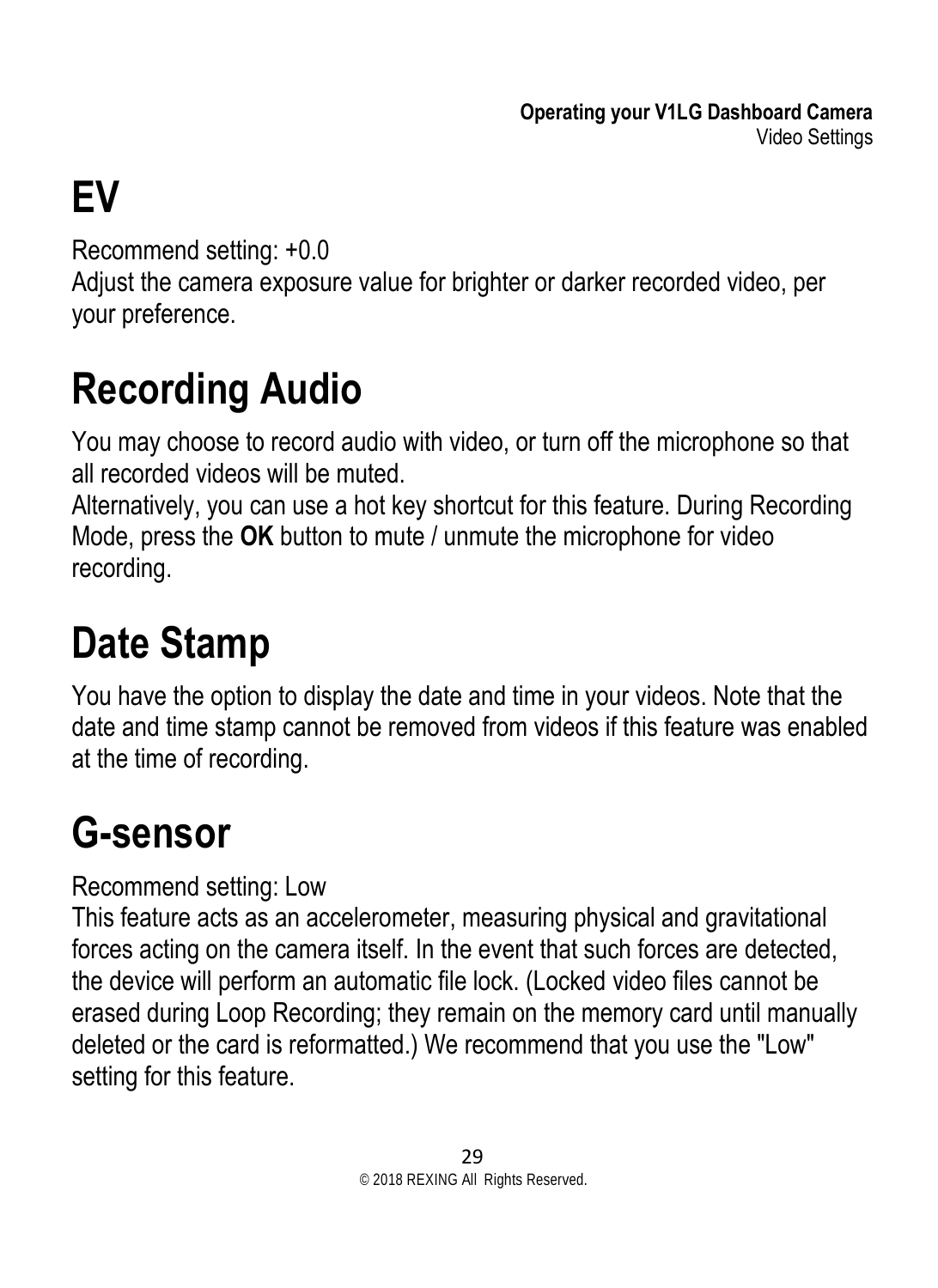### **Time-lapse Record**

#### Recommend setting: Off

Time-lapse photography is a technique whereby the frequency at which film frames are captured (the frame rate) is much lower than that used to view the sequence. When played at normal speed, time appears to be moving faster and thus lapsing.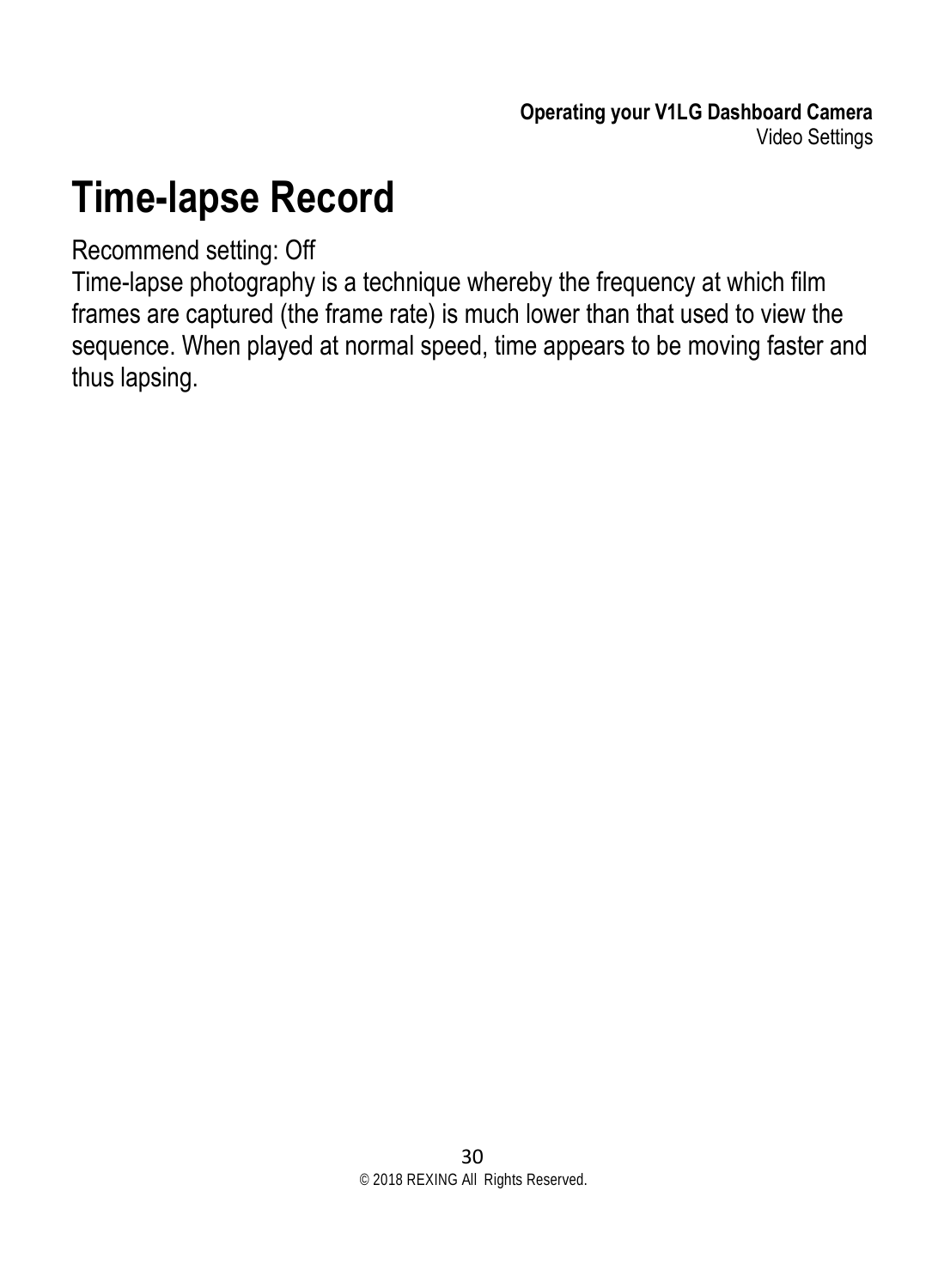# <span id="page-30-5"></span><span id="page-30-0"></span>**SYSTEM SETTINGS**

On Video Recording Mode, Press OK to stop recording then press MENU button twice open System Settings Menu.

### <span id="page-30-1"></span>**Date/ Time Setup**

Use this menu to change the device's time and date. **UP/Down** – Change value **MODE** – Move to next segment **OK** – Save Settings Note: If the battery remains fully discharged or is removed from the device, the time and date will be reset.

### <span id="page-30-2"></span>**Auto Power Off**

Recommend setting: Off When enabled, this option allows the device to shut down automatically if Recording Mode is not engaged.

# <span id="page-30-3"></span>**Beep Sound**

Recommend setting: On This setting allows you to turn the device's button sound effect on or off.

# <span id="page-30-4"></span>**Language**

Use the following procedure to change the device's time and date. Language availability may vary depending on the region.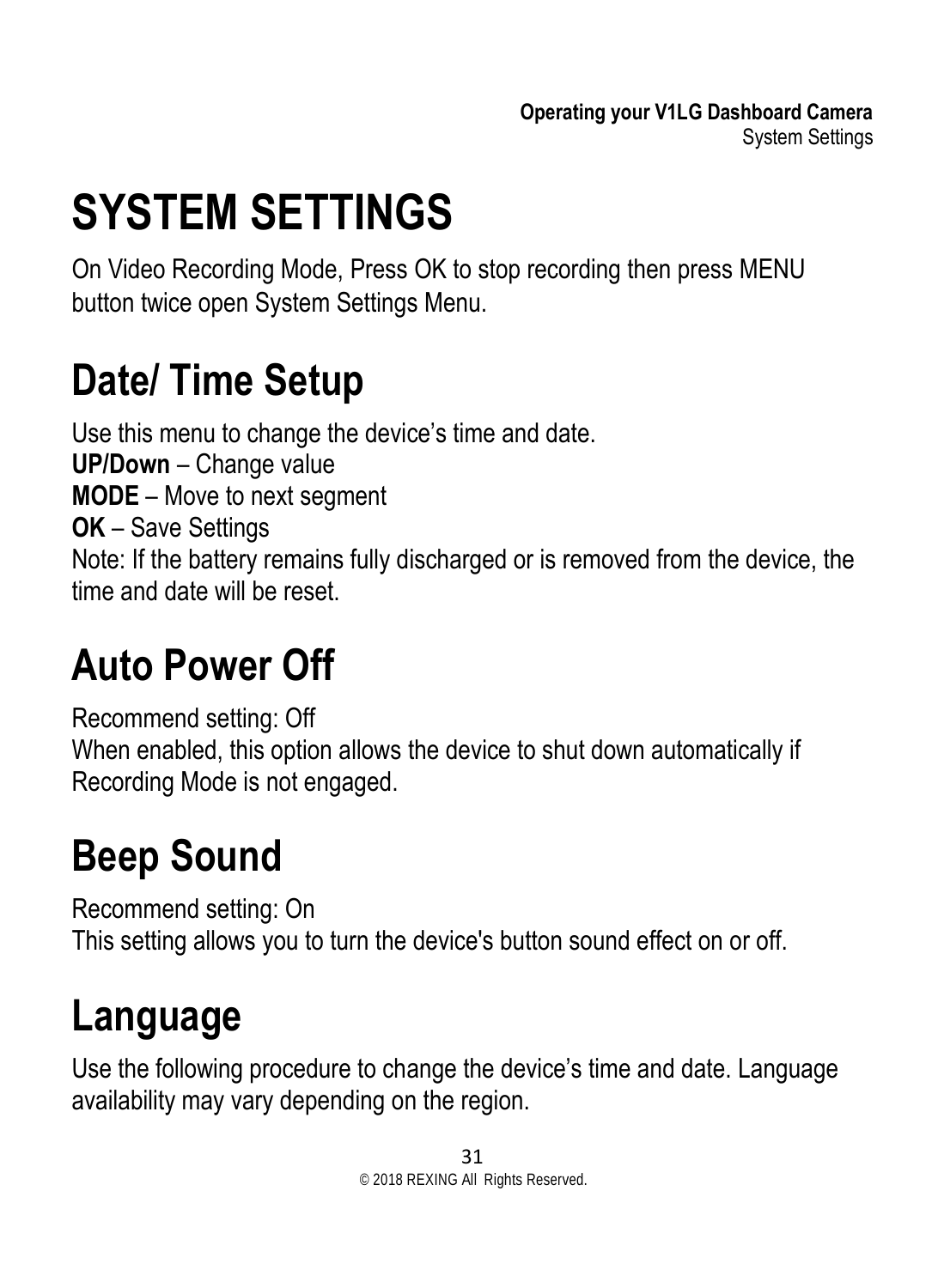# <span id="page-31-4"></span>**Frequency**

Recommend setting: U.S. - 60Hz

This option should be set according to the power supply specification used in your country or geographical region (U.S. users should select the "60Hz" option).

### <span id="page-31-0"></span>**Screen Saver**

Recommend setting: 15 Seconds Select a time duration for the screen to stay lit after recording starts. Alternatively, you can use a hot key shortcut for this feature. During Recording Mode, press **POWER** button to turn the LCD screen on or off.

# <span id="page-31-1"></span>**Format**

Performing this operation will format memory card. Note: any files in the memory card will be lost.

# <span id="page-31-2"></span>**Default Setting**

Performing this operation will reset all of your device's settings to their original values. Note: any user-customized settings will be lost.

# <span id="page-31-3"></span>**Delayed shutdown**

Recommend setting: 10 econds Select a time duration for the unit turn off after power lost.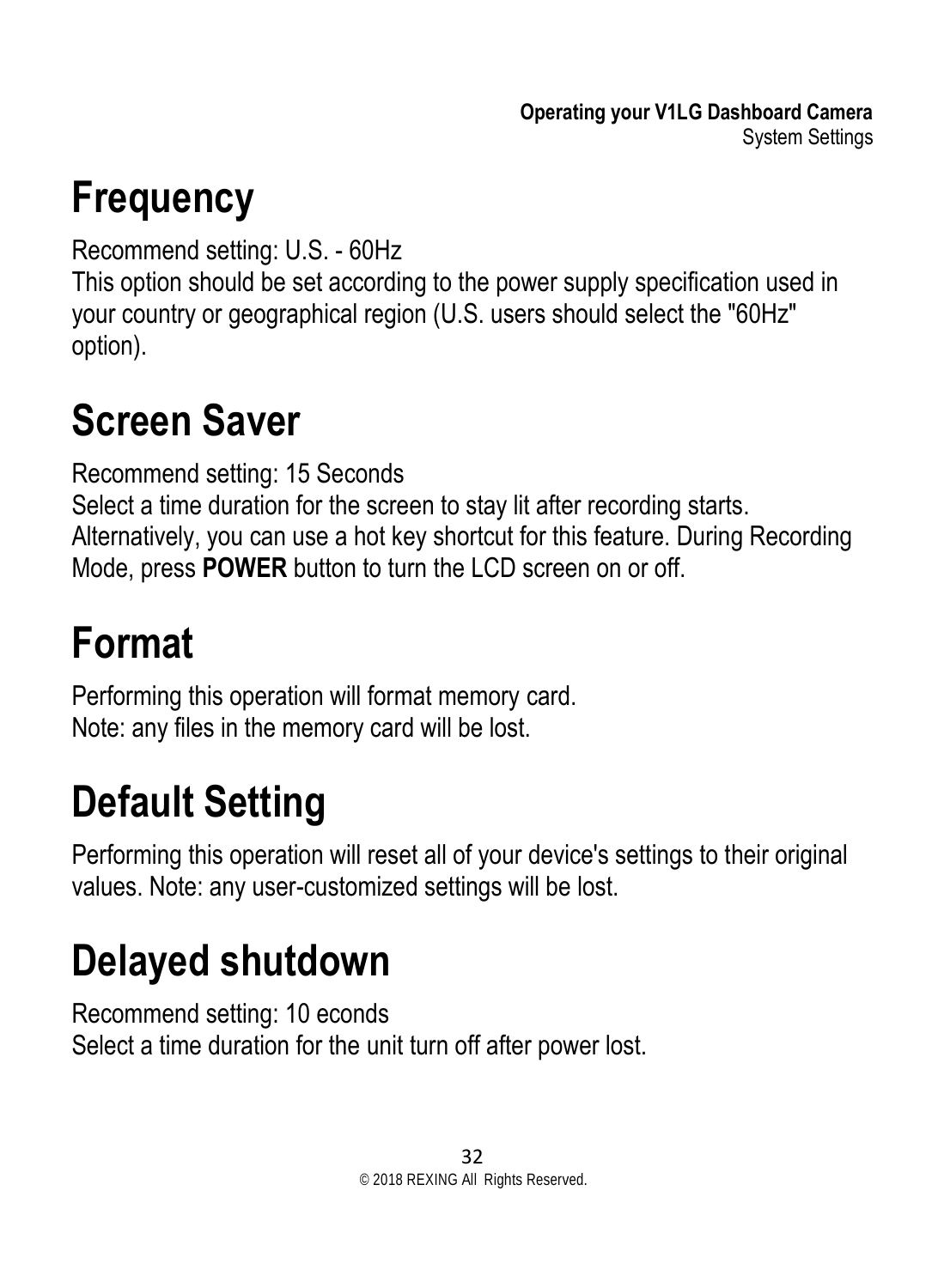# **Car No.**

Enable this feature to enter your vehicle plate number for video recording. The plate number will stamp in the video.

**UP/Down** – Change value **OK** – Move to next segment **MENU** – Save Settings

# <span id="page-32-0"></span>**DST**

Enable/Disable Daylight Saving Time.

# <span id="page-32-1"></span>**GPS**

Recommend setting: MI/H Select GPS speed unit**.**

# <span id="page-32-2"></span>**Update time of GPS**

This feature need GPS Logger connected, select a time zone to enable automatic update time of GPS.

# <span id="page-32-3"></span>**Version**

Device firmware version information.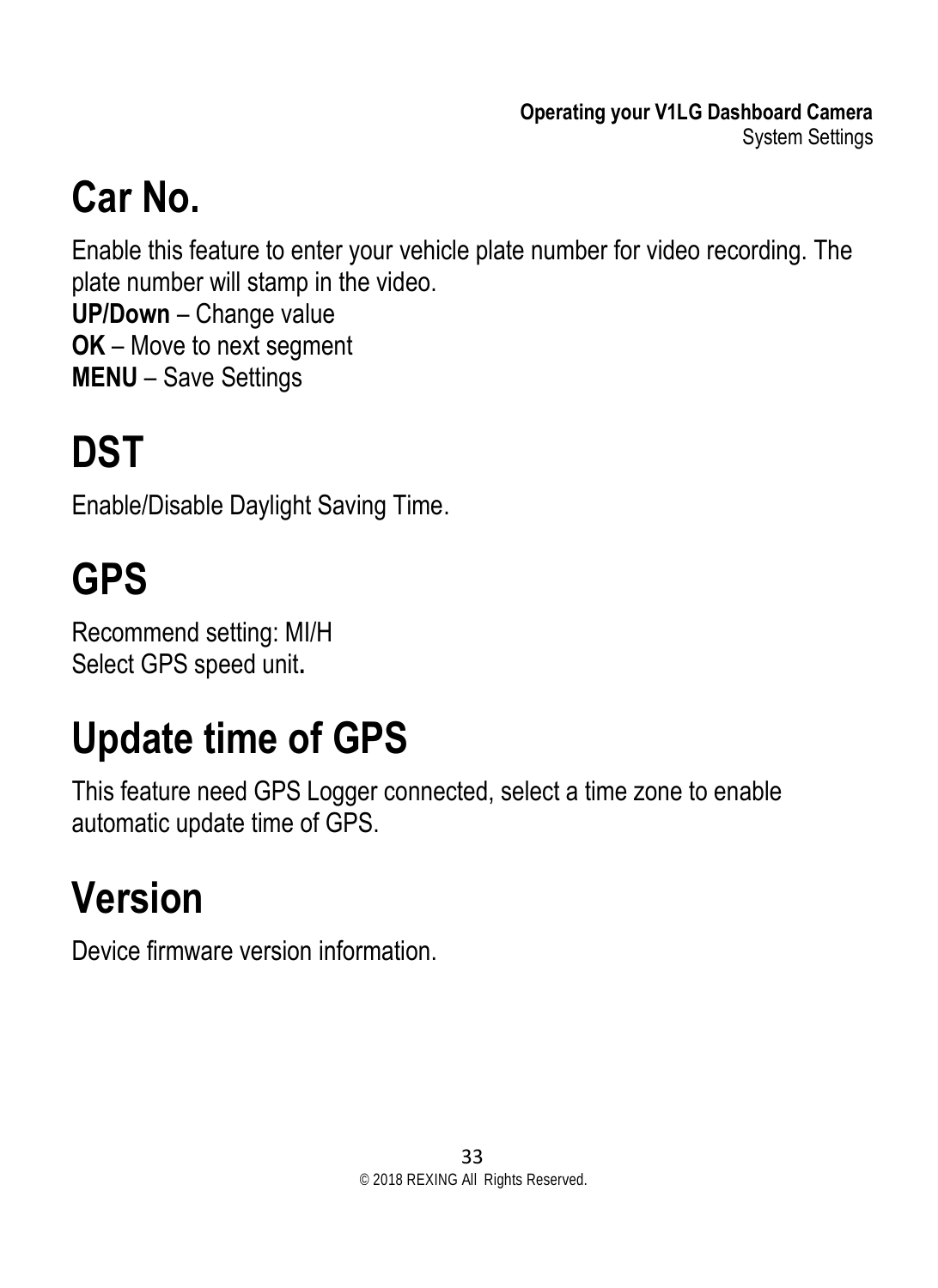**Operating your V1LG Dashboard Camera** Photo Settings

# <span id="page-33-0"></span>**PHOTO SETTINGS**

On Photo Mode, press MENU button once open System Settings Menu.

### <span id="page-33-1"></span>**Capture Mode**

Recommend setting: Single With this feature you can set a timer for automatically capturing images.

### <span id="page-33-2"></span>**Resolution**

Recommend setting: 5M This option allows you to set the pixel resolution for captured images.

### <span id="page-33-3"></span>**Sequence Mode**

Recommend setting: Off This feature allows you to capture a sequence of 3 quick photos with one button press.

# <span id="page-33-4"></span>**Quality**

Recommend setting: Normal This option allows you to set the quality level of captured images. (Lower quality images take up less space on the memory card.)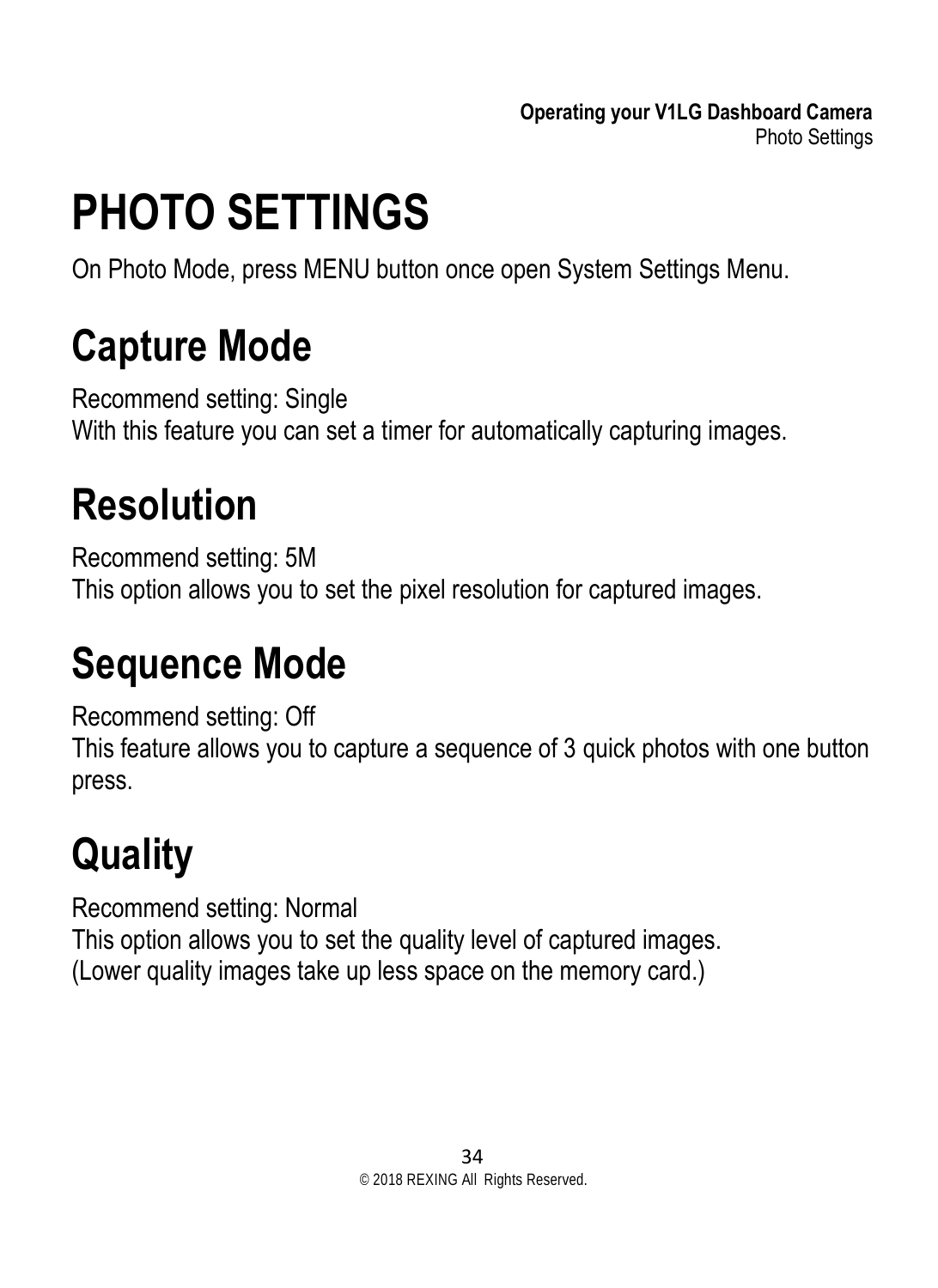### <span id="page-34-0"></span>**Sharpness**

Recommend setting: Normal

This feature will automatically enhance captured images for a clearer, more distinct picture.

### <span id="page-34-1"></span>**White Balance**

Recommend setting: Auto This setting allows you to adjust the lighting balance for different environments.

# <span id="page-34-2"></span>**Color**

Recommend setting: Auto This feature allows you to choose a color effect for captured images.

# <span id="page-34-3"></span>**ISO**

Recommend setting: Auto This setting enable you to adjust the camera's sensitivity to light when taking photos. The higher the number, the greater the light sensitivity.

# <span id="page-34-4"></span>**EV**

Recommend setting: +0.0 This setting allows you to adjust the brightness level of captured images.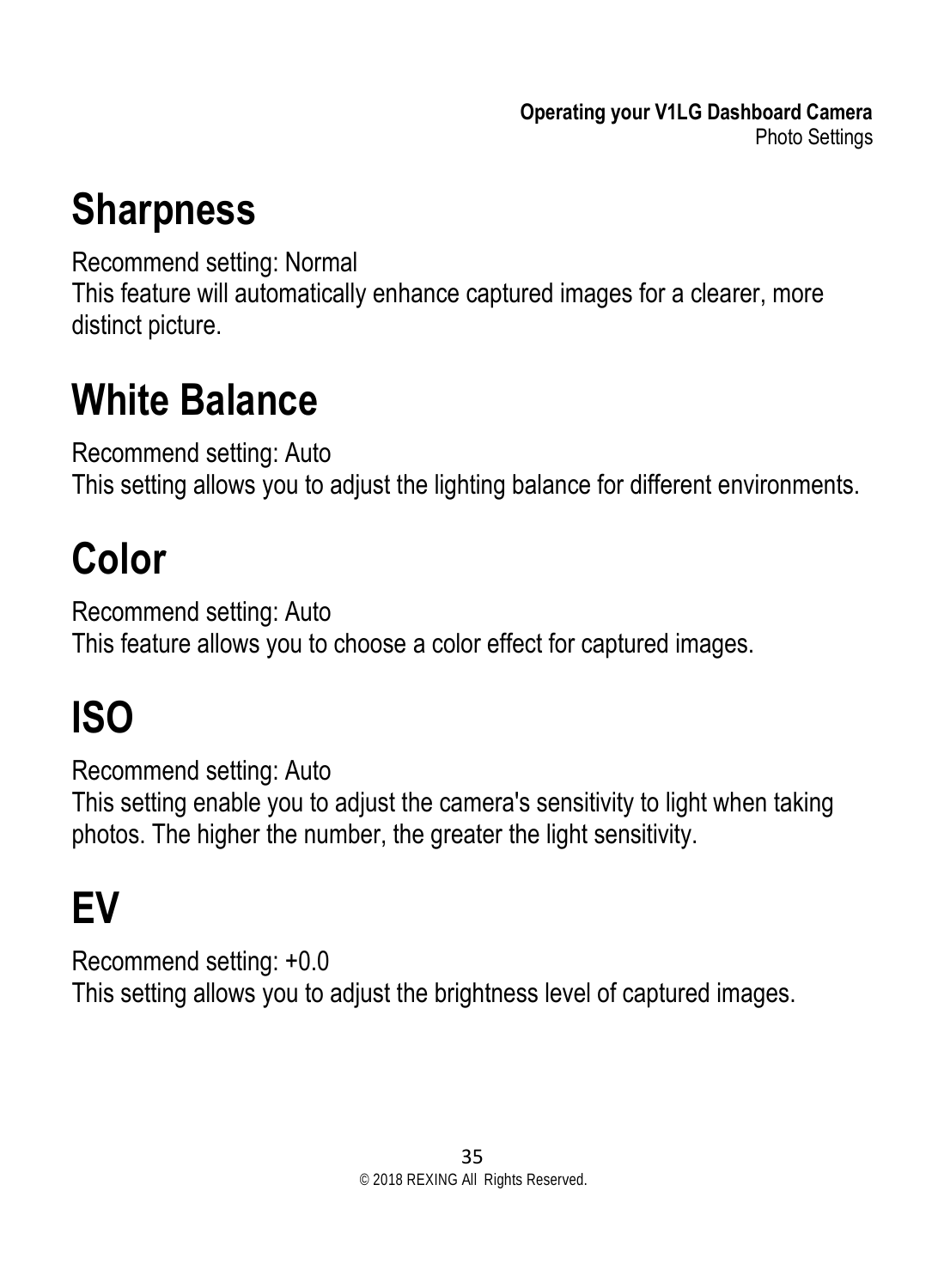**Operating your V1LG Dashboard Camera** Photo Settings

### <span id="page-35-0"></span>**Anti-Shaking**

Recommend setting: Off

This feature enables the image stabilizer function to reduce blurring of captured images.

### <span id="page-35-1"></span>**Date Stamp**

Recommend setting: Date/Time

This feature will automatically apply a date and/or time stamp to captured images.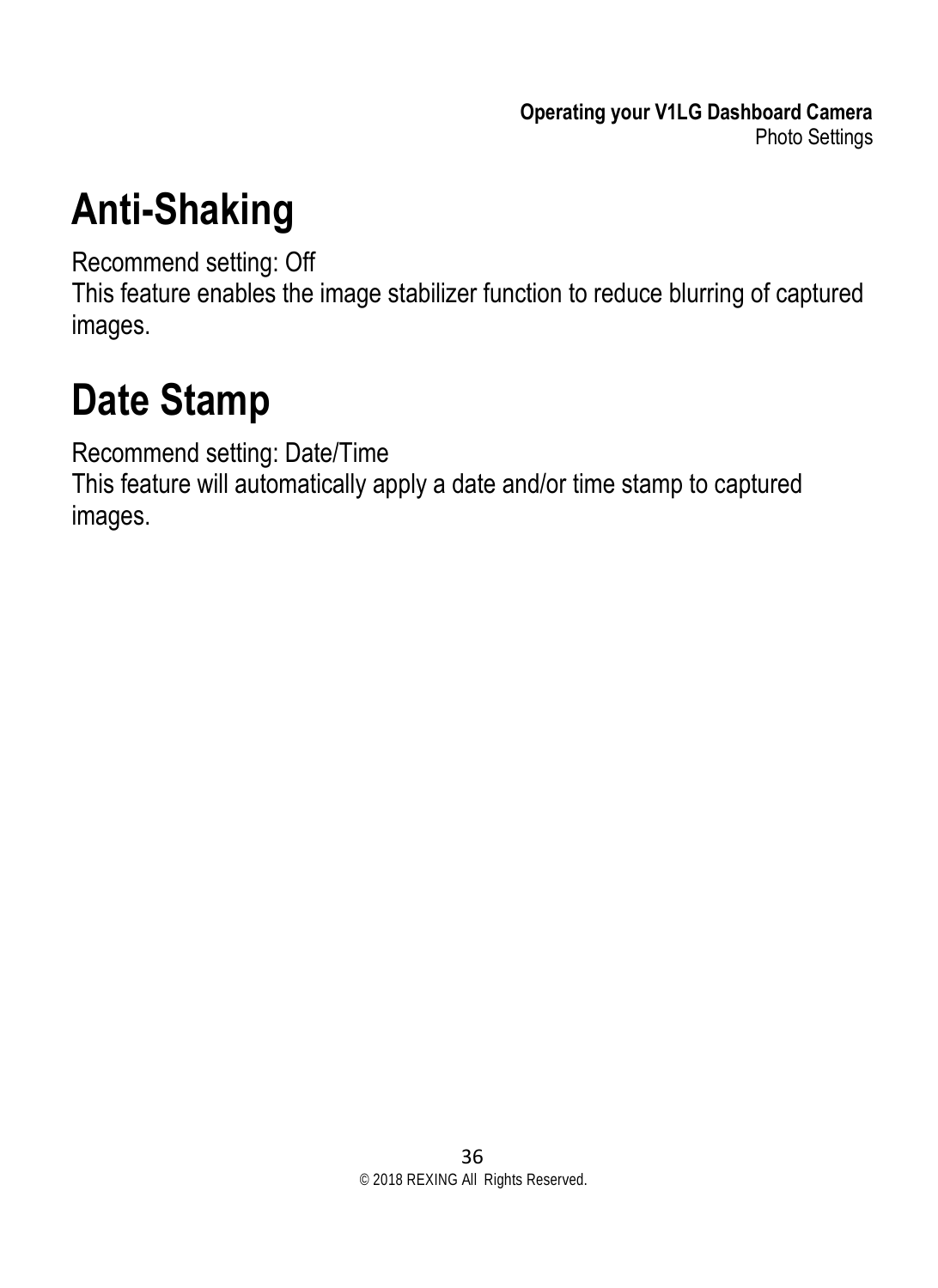# <span id="page-36-0"></span>**PC GPS Playback Function**

#### **GPS Player Instructions**

"GPS Player Software" is designed to play recorded videos along with displaying GPS data and driving routes on a computer.

#### **Minimum System Requirements:**

Monitor Resolution: 1280\*720 OS: Windows 7 / 8 (32bit / 64bit)

#### **Software Installation**

- **1.** Locate your dash cam at support.rexingusa.com to access the GPS Playback software.
- **2.** Download the zip folder containing the software installer.
- **3.** Unzip the folder to access the installer file contained within.
- **4.** Open the installer and follow the instructions to install the GPS Playback software to your computer.
- **5.** Once installed, you may launch the application.

#### **Accessing Video Files**

Insert the SD card into your computer to access the video files.

#### **Playback**

Double click the "GPS Player" application icon. Drag and drop a MOV file into the player to watch. You can use this player to play recorded videos and to show a map with the recorded driving routes.

Windows OS Users: if your computer does not have video codec installed, you may not be able to play MOV files on your computer. Run the "MOV Player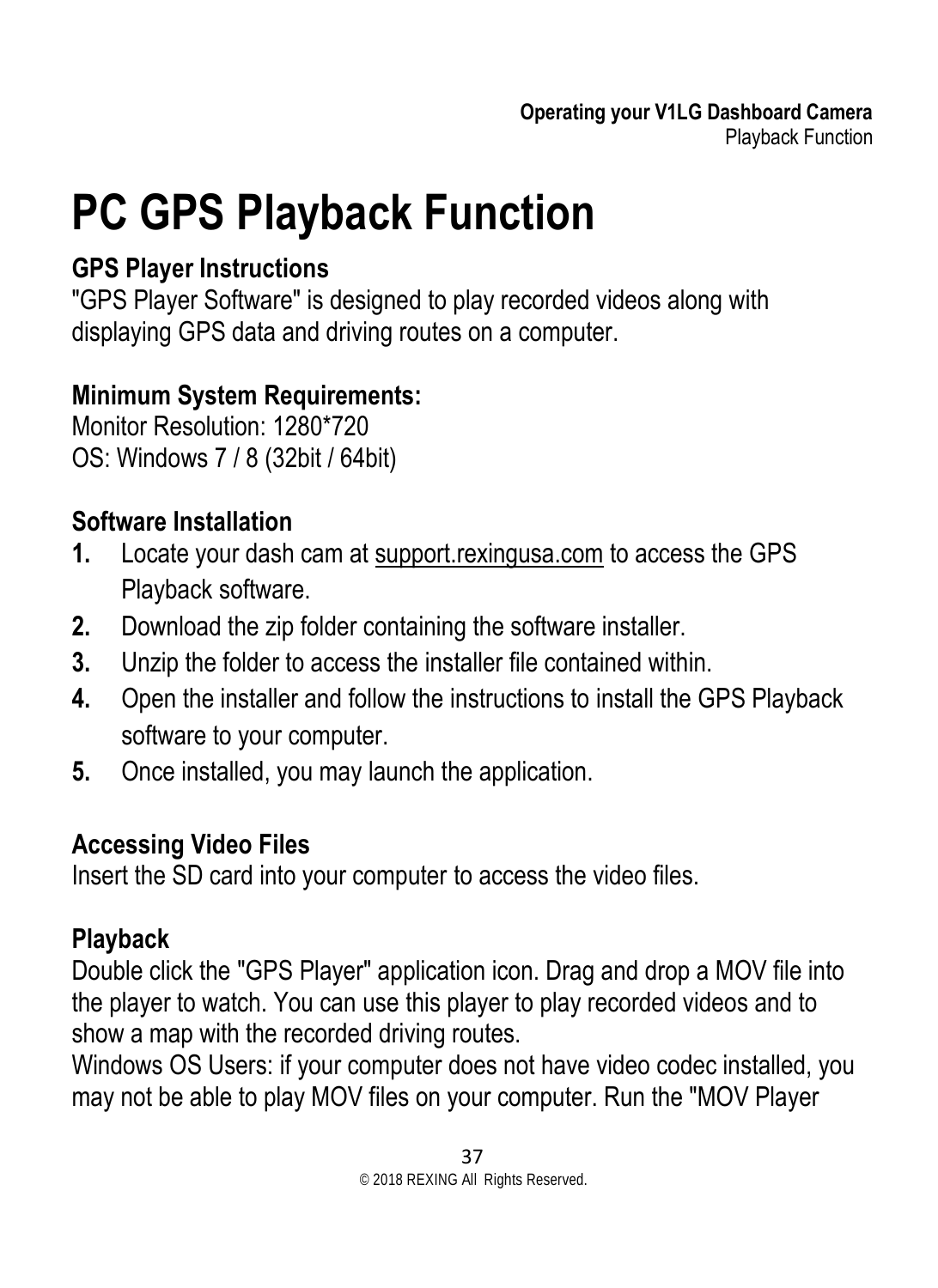#### **Operating your V1LG Dashboard Camera** Playback Function

Plugin XP.exe" file from the CD ROM to install a MOV video codec. Depend on your OS security setting, you may need to right click software icon and "Run As Administrator".

#### **The Software Main Screen**



- A. Menu
- B. Video player
- C. Longitude and latitude
- D. Speedometer
- E. Playlist
- F. Google Map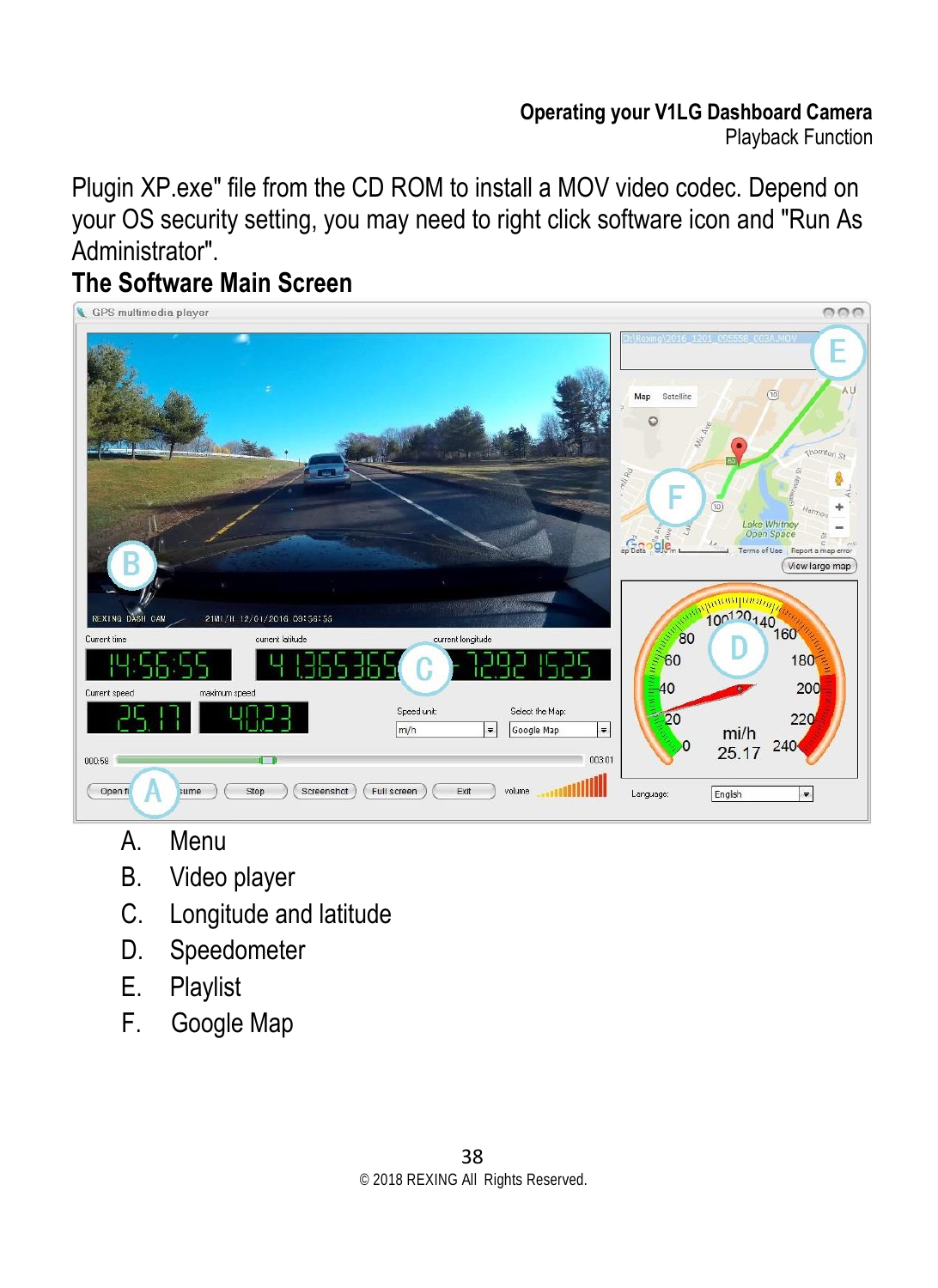# <span id="page-38-2"></span><span id="page-38-0"></span>**Playback Mode (Video)**

You can play back recorded video on your device using the following steps:

- 1. Press **OK** to stop recording
- 2. Press **MODE** twice to switch from Recording to Playback Mode
- 3. Press **UP** or **DOWN** button to navigate through the stored video files
- 4. Press **OK** to start playback for the selected video
- 5. Press **OK** again to pause playback
- 6. Press **MODE** to stop playback
- 7. **FAST FORWARD**: While video is playing, press the **UP** button one or more times to set fast playback speed (2X / 4X / 8X)
- 8. **FAST REWIND**: While video is playing, press the **DOWN** button one or more times to set reverse playback speed (-2X / -4X / -8X)

### <span id="page-38-1"></span>**Playback Mode (Photo)**

Follow these steps to view captured images as a continuous slide show:

- 1. Press **MODE** twice to enter Photo View Mode
- 2. Press the **UP** or **DOWN** button to navigate through the stored image files
- 3. Press **MENU** to view options for the selected file: Delete/Protect/Slide Show
- 4. Press the **DOWN** button to select "Slide Show"
- 5. Press **OK** to view time options for each slide: 2Sec/5Sec/8Sec
- 6. Press **UP** or **DOWN** to make your selection
- 7. Press **OK** to confirm your entry and start the slide show
- 8. Press **MENU** to stop the slide show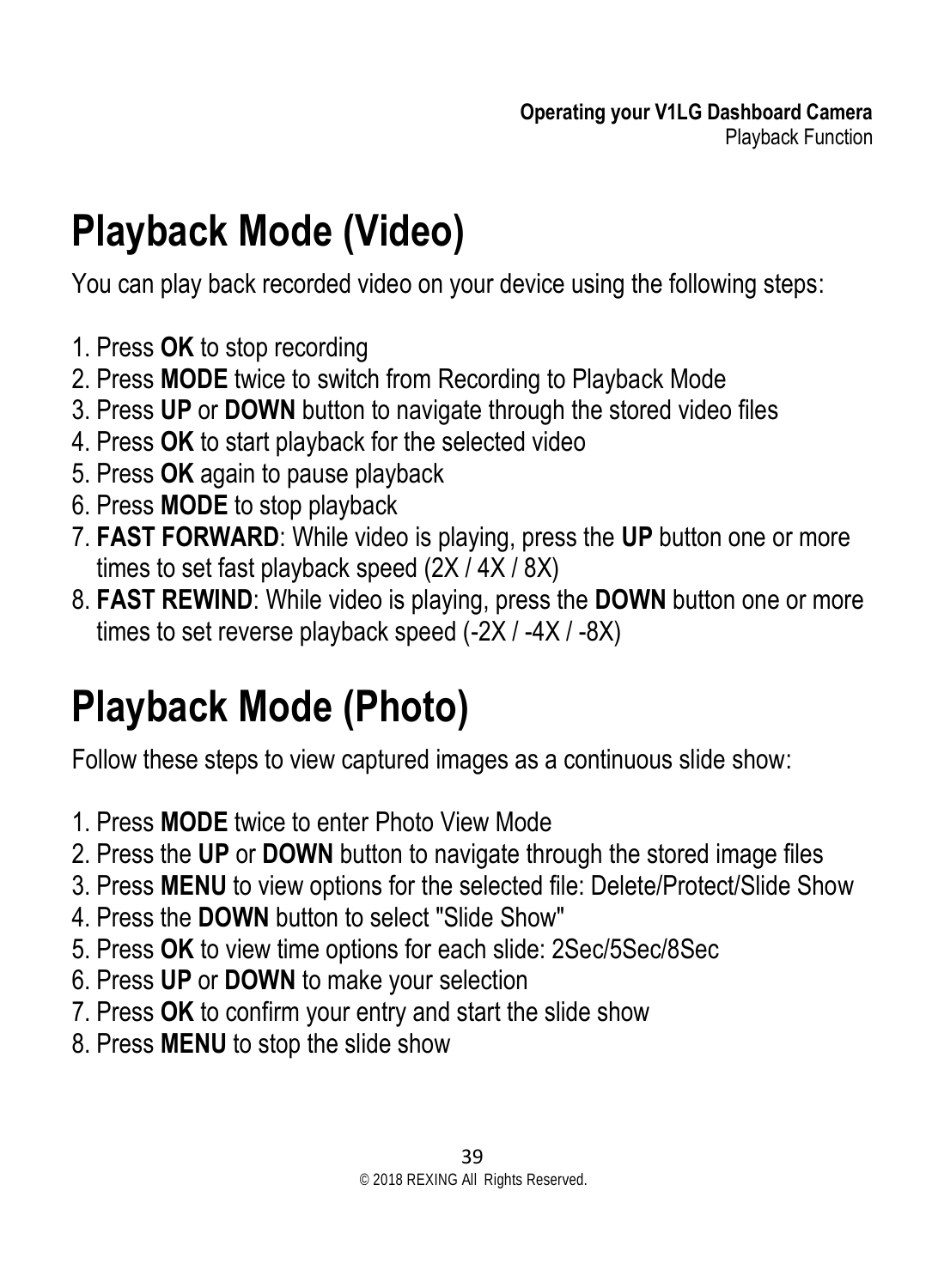### **Deleting Files**

#### **To delete one particular file:**

- 1. Press the **UP** or **DOWN** button to navigate through the stored video files
- 2. Press **MENU** to view options for the highlighted file: Delete/Protect/Slide Show
- 3. Press the **DOWN** button once to select "Delete"
- 4. Press **OK** once to view options for "Current MOV" file or "ALL" files. Select "Current MOV"
- 5. Press **OK** twice to delete file

#### **To delete all files:**

- 1. Press on **UP** or **DOWN** button to navigate through the video files
- 2. Press **OK** to enter "Video"
- 3. Press **MENU** to view options for this file: Delete/Protect/Slide Show
- 4. Press the **DOWN** button once to select "Delete"
- 5. Press **OK** once to view delete options for "Current MOV" file or "ALL" files. Select "ALL" and press **OK**
- 6. Press **OK** again to delete all files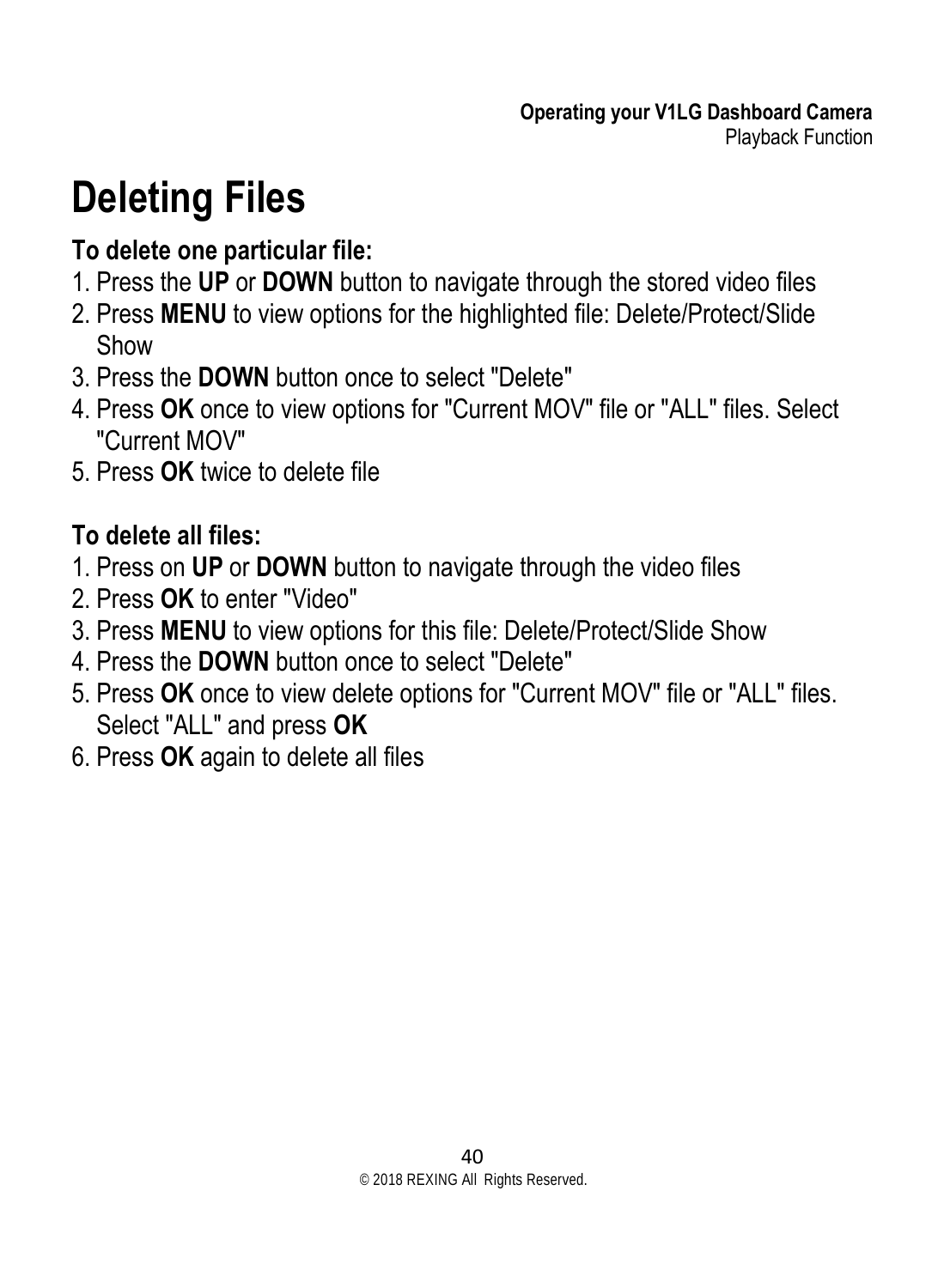# <span id="page-40-0"></span>**Updating Firmware**

The following procedure will allow you to use the *Rexing* website to update firmware for your V1LG Dashboard Camera. This is necessary for enabling all available features on your device.

- 1. Go to firmware.rexingusa.com download the firmware file to your computer
- 2. Unzip the file
- 3. Format your memory card in your computer (or unit)
- 4. Copy the FW96655A.bin file to the root of your memory card
- 5. Put card into camera
- 6. Power camera on (make sure the camera is plugged in)
- 7. The camera will update automatically. The screen will stay off but the status light will light up; it will take 30-60 seconds

**8.** (important) After updating, format the memory card or it will flash every time

9. Do not disconnect power cord, hold power button to reboot unit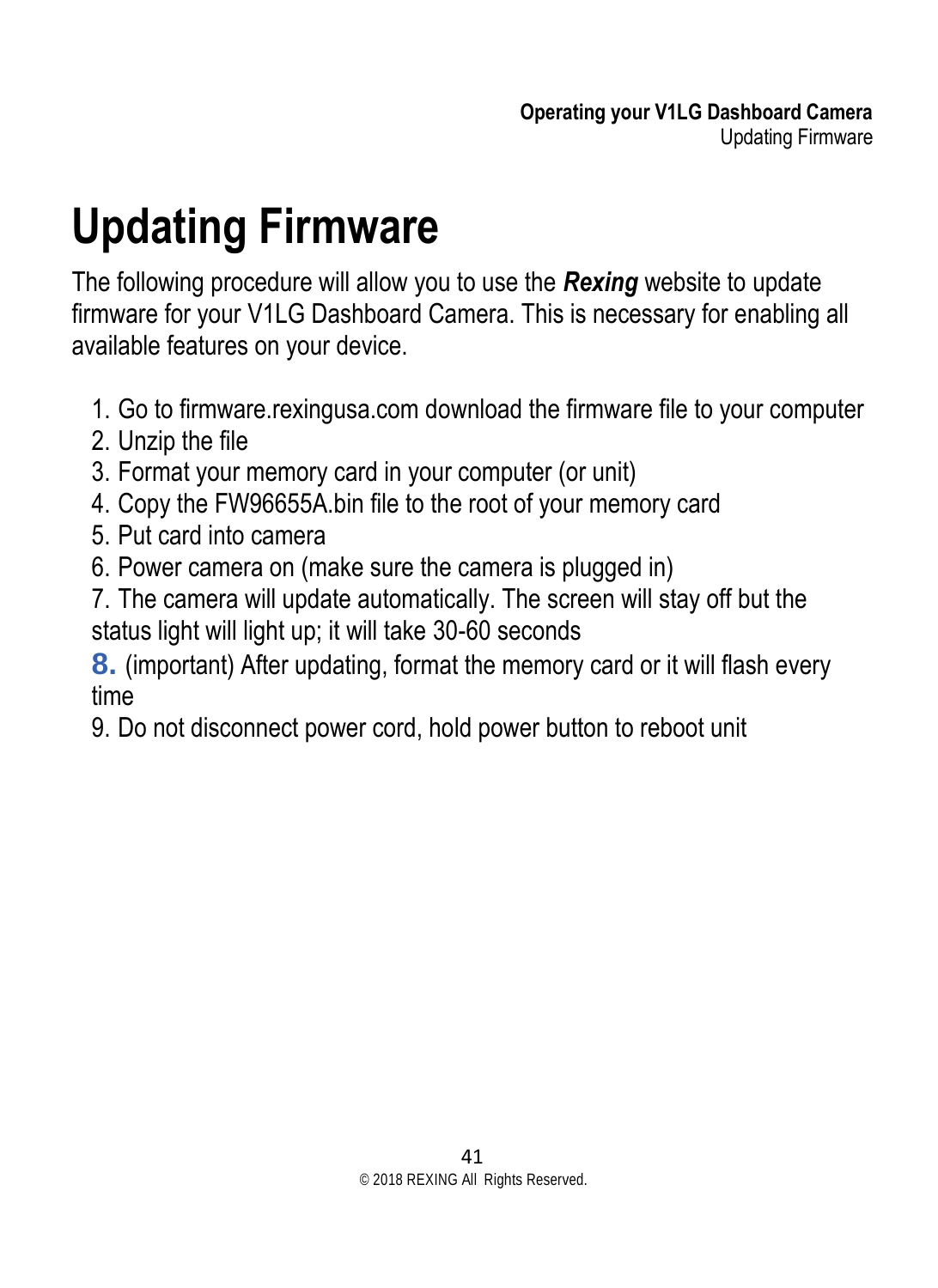# <span id="page-41-0"></span>**General Troubleshooting**

| Problem                             | Possible Cause                                                                                               | Solution                                                                                                                                                                                             |
|-------------------------------------|--------------------------------------------------------------------------------------------------------------|------------------------------------------------------------------------------------------------------------------------------------------------------------------------------------------------------|
| The captured image<br>is not stored | Memory card may be<br>full or malfunctioning<br>Image not being saved<br>before the device is<br>powered off | Reformat memory card or<br>replace with a new one<br>Make sure to stop recording<br>before shutting down                                                                                             |
| All buttons are not<br>responding   | Processing error or<br>faulty<br>device operation<br>Memory card may<br>contain errors, or is<br>damaged     | Press the RESET button to<br>restart the camera<br>Reformat memory card or<br>replace with a new card<br>Press the buttons firmly, or<br>hold them in; it will not<br>always respond to a quick hit. |
| Menu Button Not<br>responding       | Unit may be recording                                                                                        | Press OK to stop recording<br>so you can access the menu                                                                                                                                             |
| Device will not<br>turn on          | Battery may be<br>depleted                                                                                   | Charge the battery for 3<br>hours. Make sure unit is off<br>while charging.                                                                                                                          |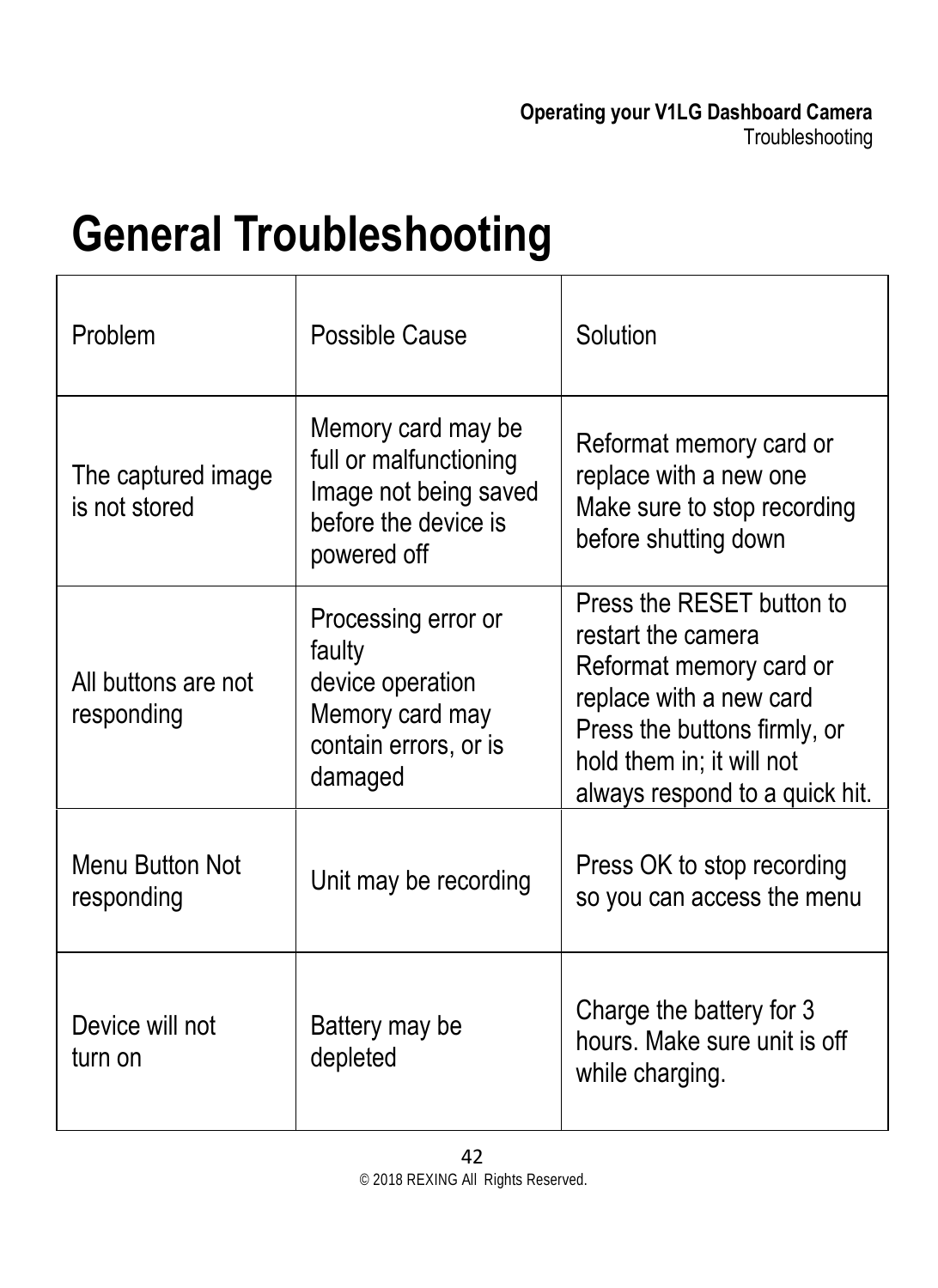#### **Operating your V1LG Dashboard Camera** Troubleshooting

| Not holding charge                          | Battery may be<br>depleted<br>Power cord may be<br>defective                                                                                                                 | Charge the battery for 3<br>hours. Make sure unit is off<br>while charging. Turn on the<br>unit, unplug it. If it turns off<br>immediately, contact<br>customer service for<br>assistance with a<br>replacement. |
|---------------------------------------------|------------------------------------------------------------------------------------------------------------------------------------------------------------------------------|------------------------------------------------------------------------------------------------------------------------------------------------------------------------------------------------------------------|
| SD Card Won't Stay<br>In                    | SD card may not be<br>compatible<br>SD card may be too<br>thin                                                                                                               | Use your nail or a coin to<br>push the SD Card in until it<br>clicks<br>Use a different SD Card                                                                                                                  |
| SD Card Not<br>Recognized (Custer<br>error) | SD Card needs to be<br>formatted.                                                                                                                                            | Format SD Card<br>Use a different SD Card                                                                                                                                                                        |
| Can't find Locked<br>files                  | May have saved to the<br>Read Only folder<br>When you lock a file, it<br>only saves the current<br>recording. The<br>remainder of the video<br>may be in a separate<br>file. | Check the SD Card RO<br>Folder                                                                                                                                                                                   |
| Screen powers off<br>unexpectedly           | Screen Saver feature<br>is enabled<br>Low battery                                                                                                                            | Disable Screen Saver feature<br>Charge the battery<br>Restore to default settings                                                                                                                                |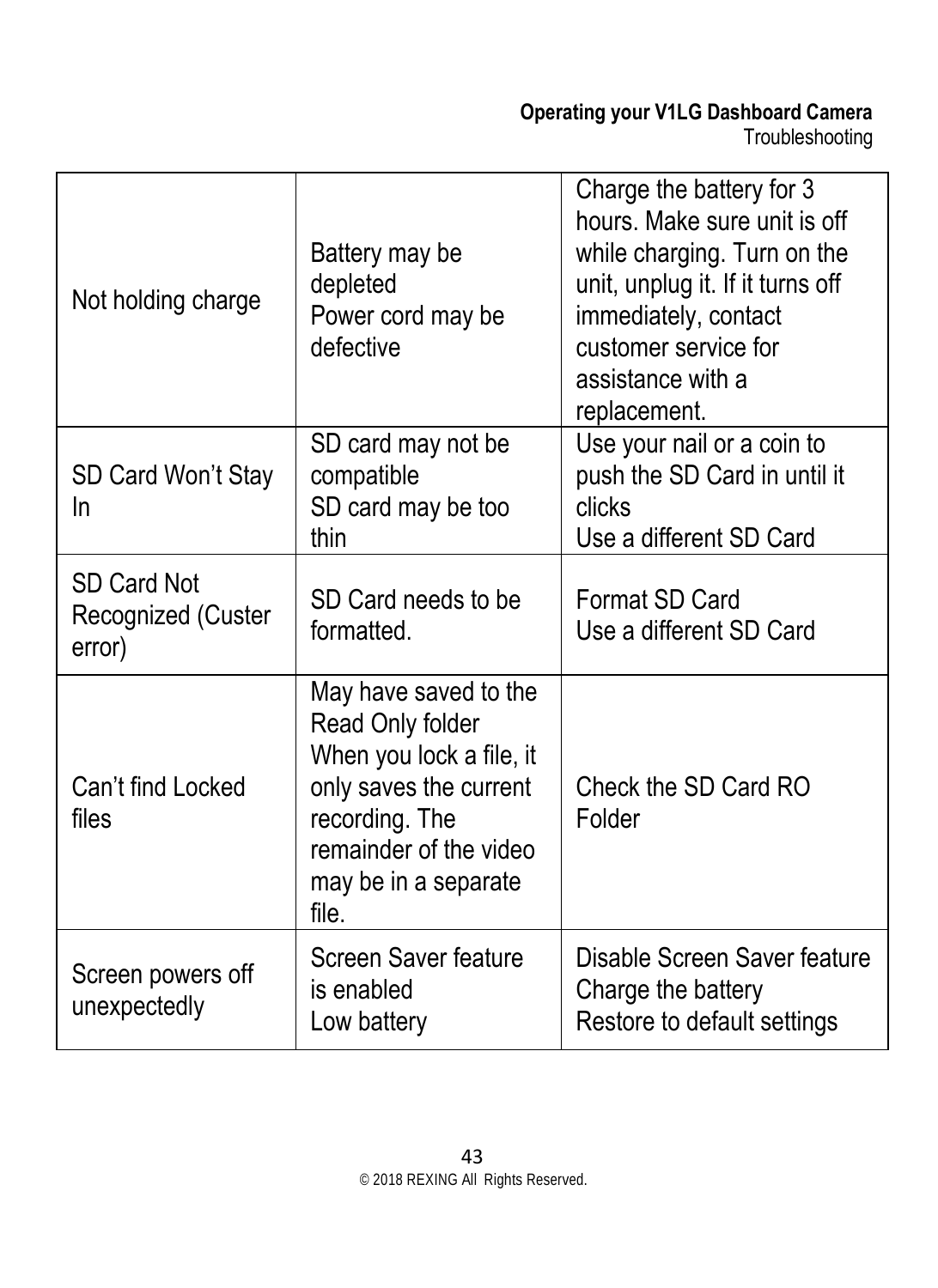| Keeps Turning off                             | SD Card may not be<br>compatible<br>Might not be getting<br>continuous power.                        | Use a different SD Card<br>Restore to default settings<br>Get a replacement power<br>cord                                                                                                                                                                                |
|-----------------------------------------------|------------------------------------------------------------------------------------------------------|--------------------------------------------------------------------------------------------------------------------------------------------------------------------------------------------------------------------------------------------------------------------------|
| Unable to record<br>videos                    | Memory card may be<br>full<br>If Loop Recording has<br>been enabled, memory<br>card may be corrupted | Check remaining space on<br>memory card and delete files<br>if necessary<br>Reformat your memory card;<br>if issue persists, replace with<br>a new one<br><b>Restore to Default Settings</b><br>Make sure to hold the OK<br>button in until the red light is<br>blinking |
| <b>Stops Recording</b><br>after 20-40 minutes | Loop Recording off                                                                                   | Turn Loop Recording on                                                                                                                                                                                                                                                   |
| Stops Recording at<br>random intervals        | SD Card is not<br>Compatible                                                                         | Use a different SD Card<br>Restore default settings                                                                                                                                                                                                                      |
| Not Looping                                   | G sensor may be too<br>high<br>SD Card full                                                          | Put G sensor on lowest<br>setting<br>Format SD Card                                                                                                                                                                                                                      |
| SD Card is full                               | Need more space on<br>SD Card                                                                        | Make sure G-sensor is on<br>lowest setting<br>Clear some locked files<br>Format SD Card                                                                                                                                                                                  |